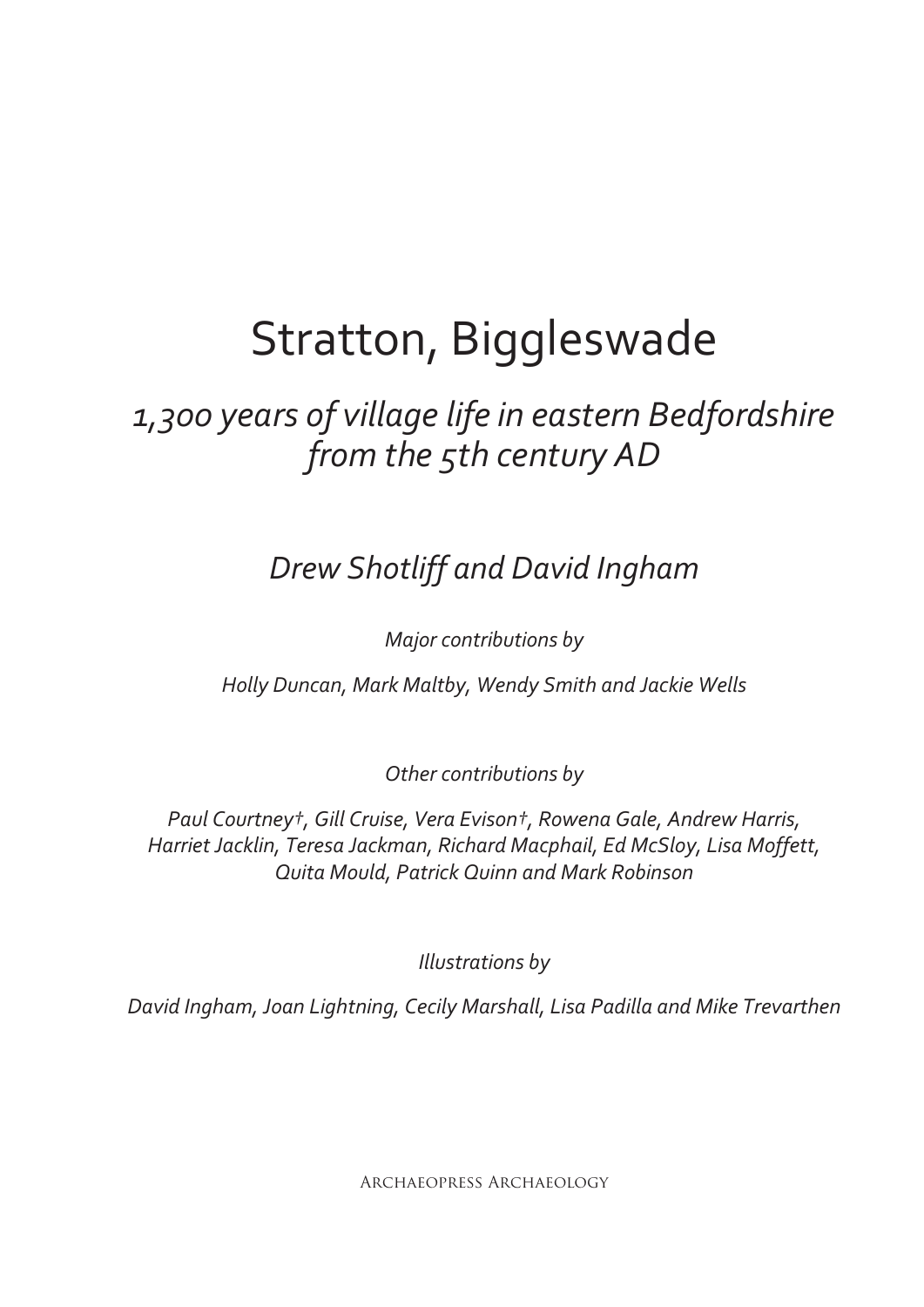

#### Archaeopress Publishing Ltd

Summertown Pavilion 18-24 Middle Way Summertown Oxford OX2 7LG

www.archaeopress.com

ISBN 978-1-80327-074-6 ISBN 978-1-80327-075-3 (e-Pdf)

© Albion Archaeology and Archaeopress 2022



This work is licensed under the Creative Commons Attribution-NonCommercial-NoDerivatives 4.0 International License. To view a copy of this license, visit http://creativecommons.org/licenses/by-nc-nd/4.0/ or send a letter to Creative Commons, PO Box 1866, Mountain View, CA 94042, USA.

This book is available direct from Archaeopress or from our website www.archaeopress.com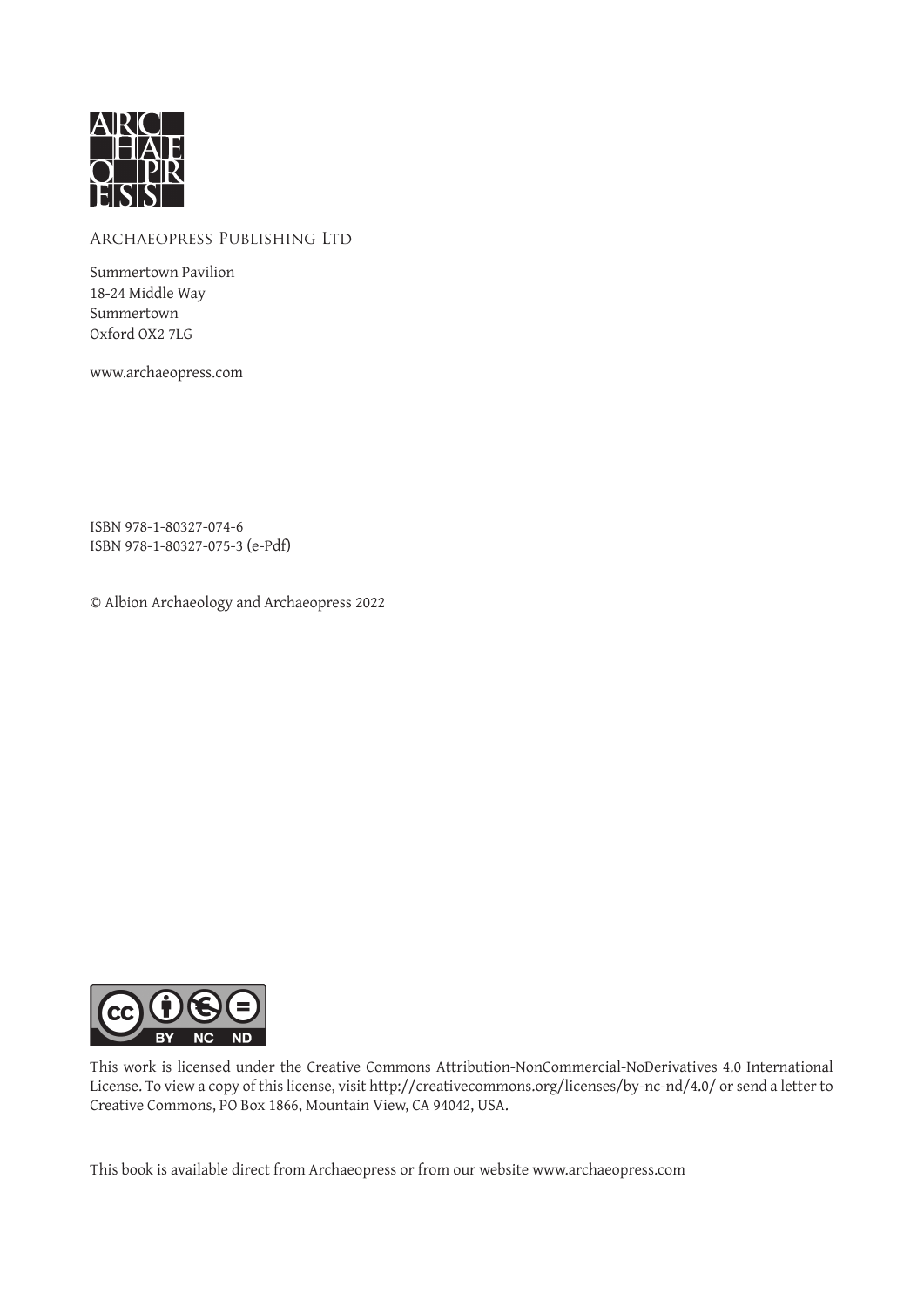# Contents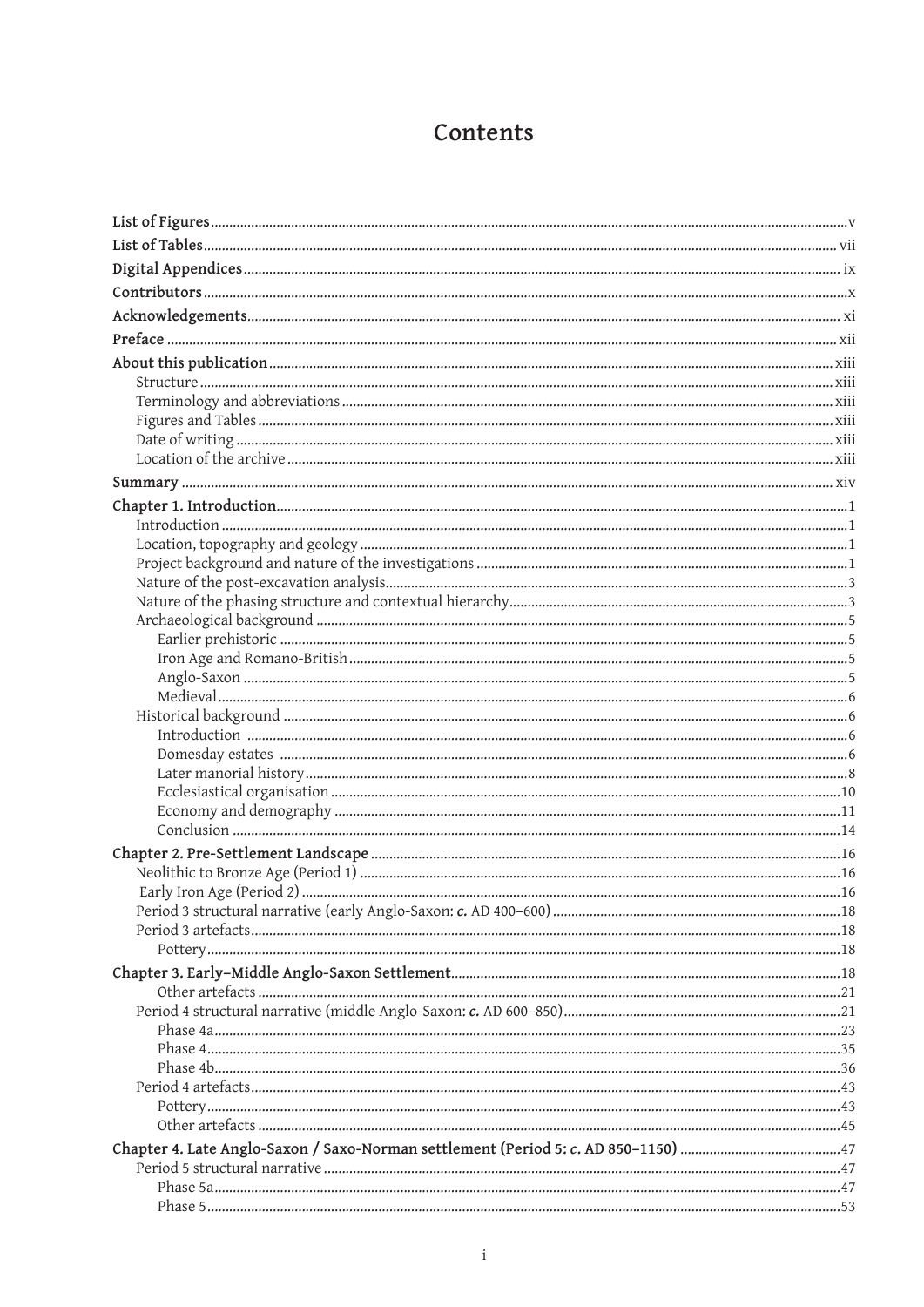| Period 7: late medieval |  |
|-------------------------|--|
|                         |  |
|                         |  |
|                         |  |
|                         |  |
|                         |  |
|                         |  |
|                         |  |
|                         |  |
|                         |  |
|                         |  |
| Tiles 157               |  |
| Brick 158               |  |
|                         |  |
|                         |  |
|                         |  |
|                         |  |
|                         |  |
|                         |  |
|                         |  |
|                         |  |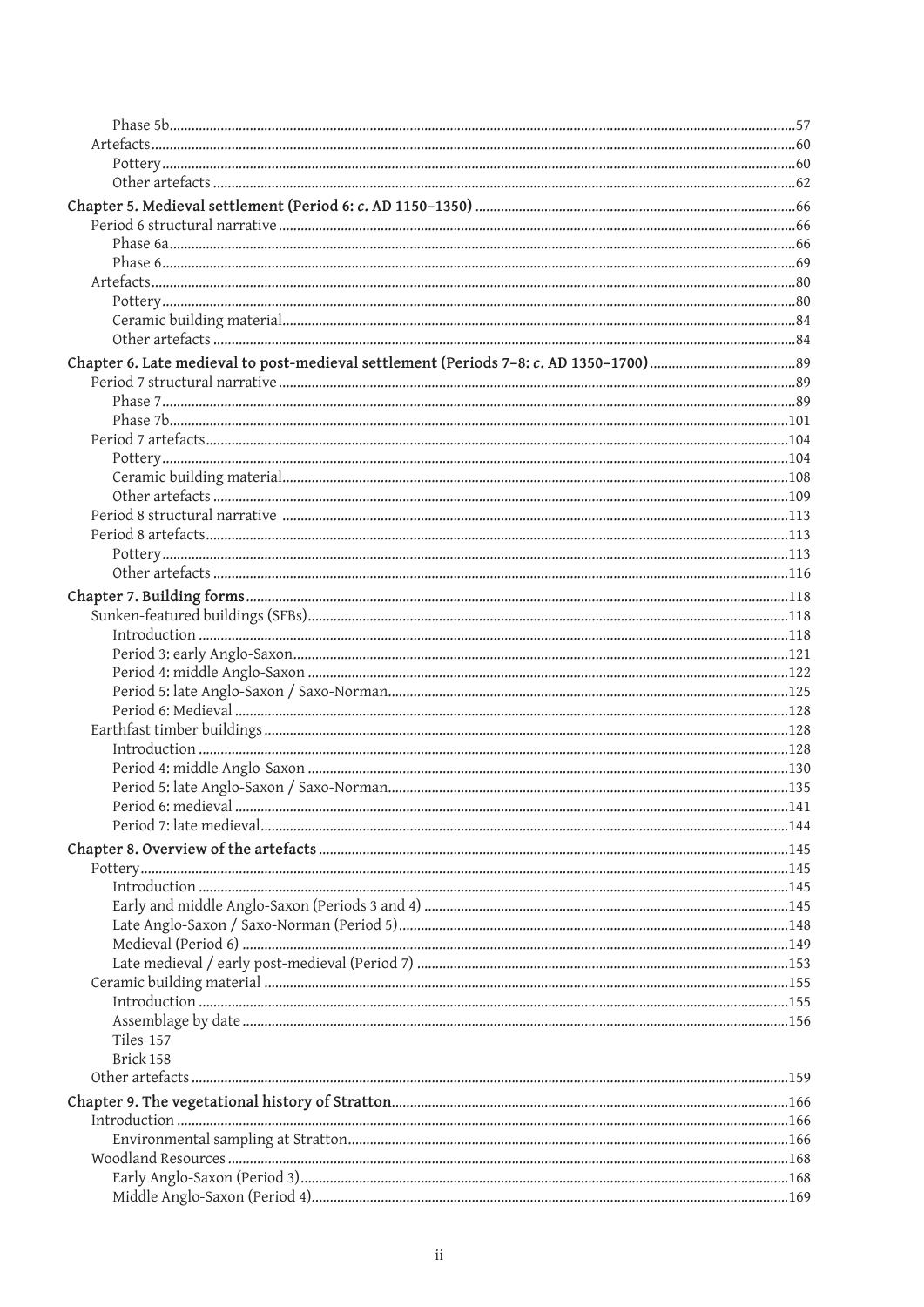| Pig 193 |  |
|---------|--|
|         |  |
|         |  |
|         |  |
|         |  |
|         |  |
|         |  |
|         |  |
|         |  |
|         |  |
|         |  |
|         |  |
|         |  |
|         |  |
|         |  |
|         |  |
|         |  |
|         |  |
|         |  |
|         |  |
|         |  |
|         |  |
|         |  |
|         |  |
|         |  |
|         |  |
|         |  |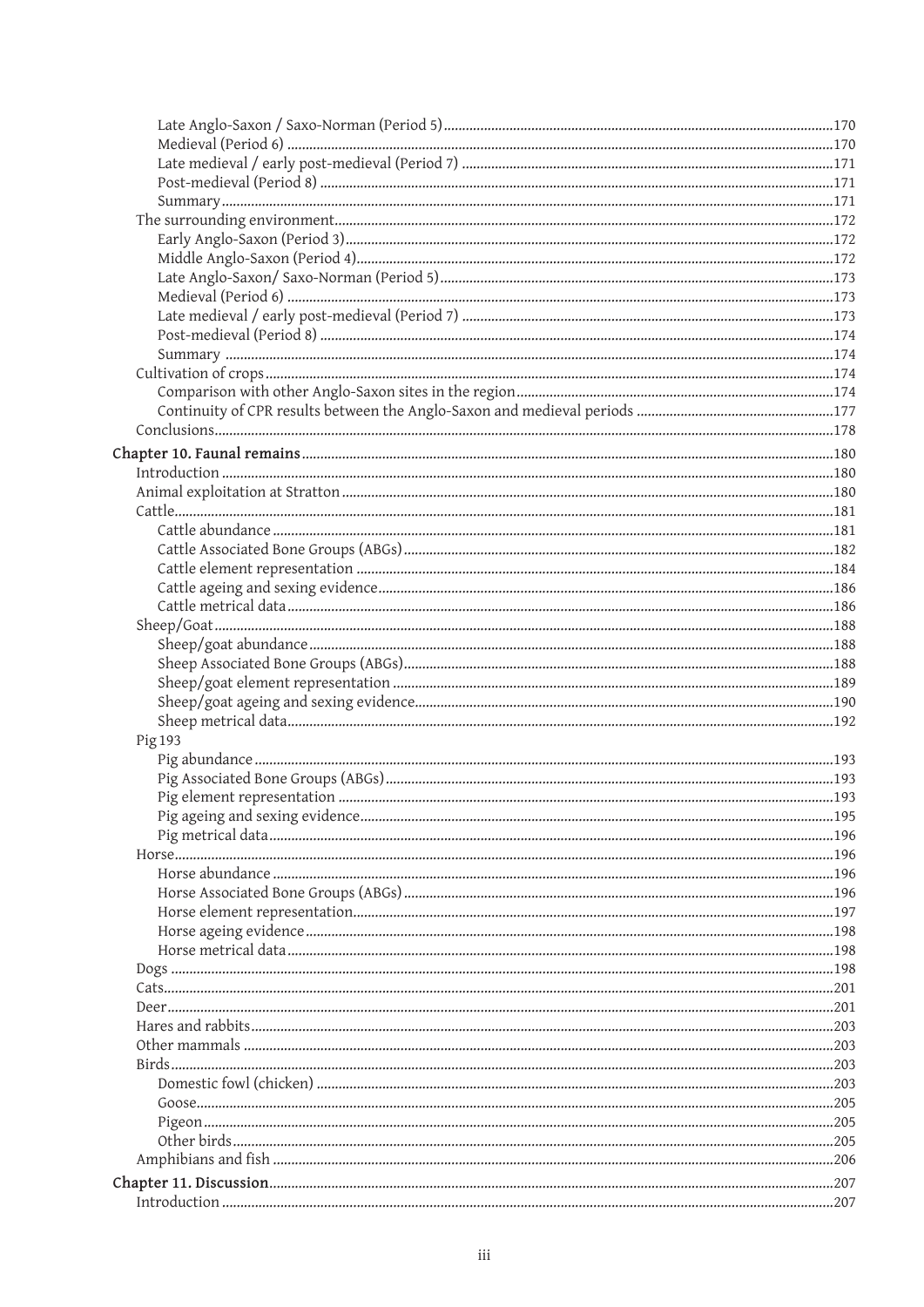| Diet 217 |  |
|----------|--|
|          |  |
|          |  |
|          |  |
|          |  |
|          |  |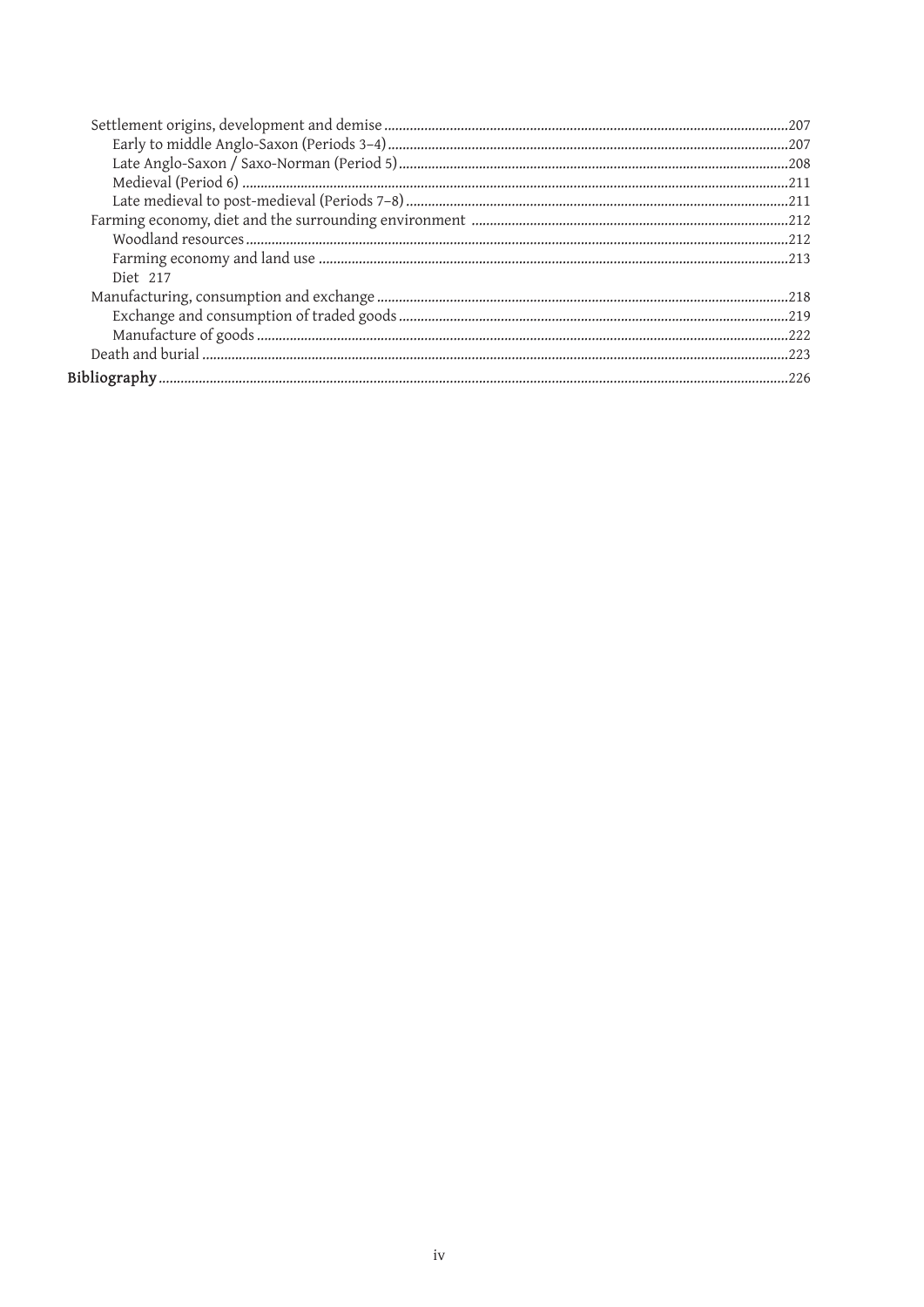# **List of Figures**

| Figure 1.1: Site location, showing former dependent townships of Biggleswade and the modern parish boundary2   |  |
|----------------------------------------------------------------------------------------------------------------|--|
|                                                                                                                |  |
|                                                                                                                |  |
| Figure 2.2: Plan of all excavated remains from Periods 1 (Neolithic to Bronze Age) and 2 (early Iron Age) 17   |  |
| Figure 3.1: Plan of all excavated remains from Period 3 (early Anglo-Saxon), with selected section drawings 19 |  |
|                                                                                                                |  |
| Figure 3.3: Plan of all excavated remains from Period 4 (middle Anglo-Saxon) overlain on the Period 3 plan 22  |  |
|                                                                                                                |  |
|                                                                                                                |  |
|                                                                                                                |  |
|                                                                                                                |  |
|                                                                                                                |  |
|                                                                                                                |  |
|                                                                                                                |  |
|                                                                                                                |  |
|                                                                                                                |  |
| Figure 3.13: Plan showing the spatial arrangement of cemetery L9, with associated structure G61531             |  |
| Figure 3.14: Close-up plan of land-use area L10, with section drawing of well G1095, and other Phase 4a        |  |
|                                                                                                                |  |
|                                                                                                                |  |
|                                                                                                                |  |
|                                                                                                                |  |
|                                                                                                                |  |
|                                                                                                                |  |
|                                                                                                                |  |
| Figure 3.22: Close-up plan of land-use areas L19-22, with selected section drawings, and other Phase 4b        |  |
|                                                                                                                |  |
|                                                                                                                |  |
| Figure 4.1: Plan of all excavated remains from Period 5 (late Anglo-Saxon to Saxo-Norman) overlain on          |  |
|                                                                                                                |  |
|                                                                                                                |  |
|                                                                                                                |  |
|                                                                                                                |  |
|                                                                                                                |  |
|                                                                                                                |  |
|                                                                                                                |  |
|                                                                                                                |  |
|                                                                                                                |  |
|                                                                                                                |  |
| Figure 5.1: Plan of all excavated remains from Period 6 (medieval) overlain on the Period 5 plan  67           |  |
|                                                                                                                |  |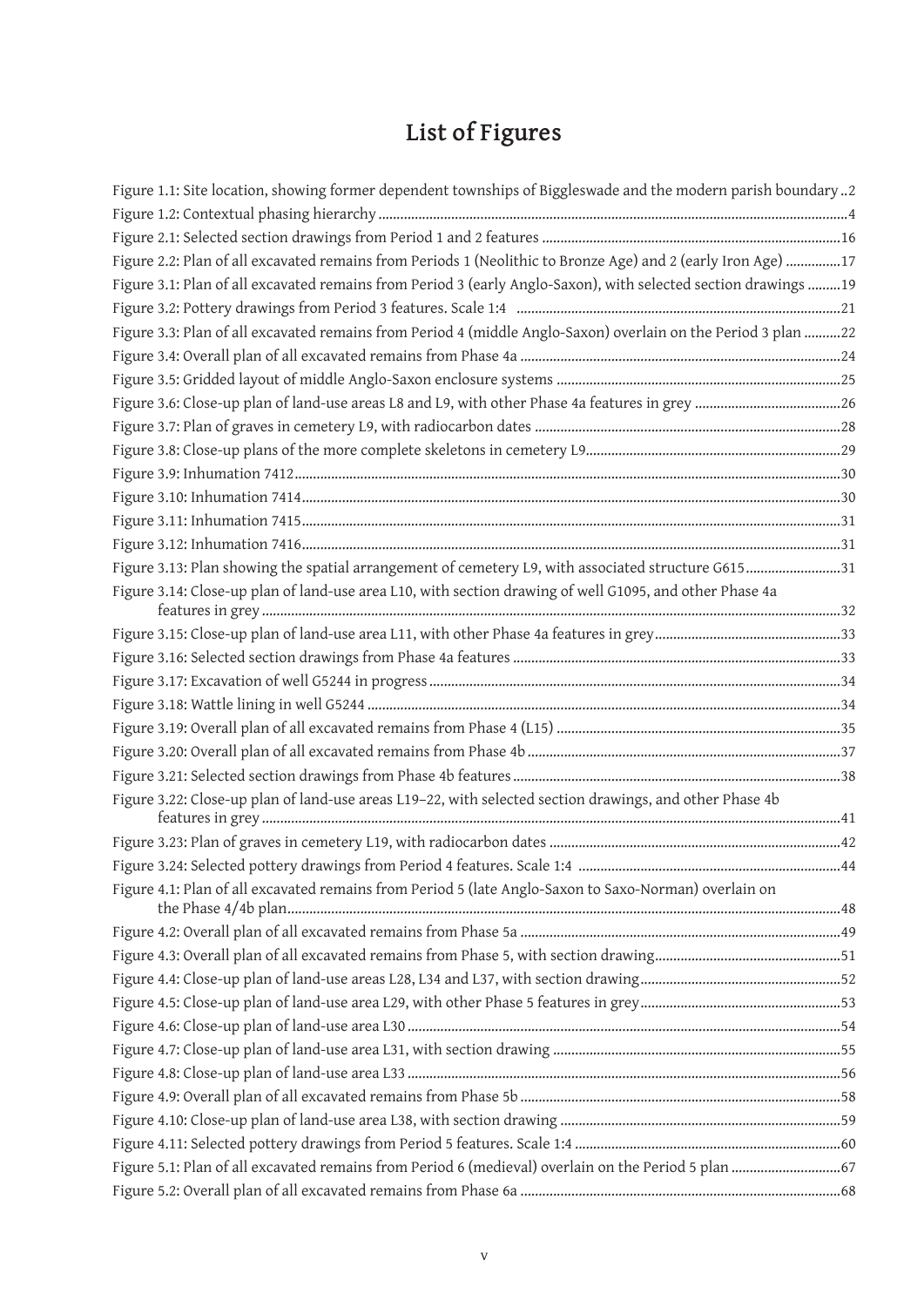| Figure 5.9: Close-up plan of land-use area L52, with section drawings; other Phase 6 features in grey76        |  |  |  |
|----------------------------------------------------------------------------------------------------------------|--|--|--|
|                                                                                                                |  |  |  |
|                                                                                                                |  |  |  |
|                                                                                                                |  |  |  |
| Figure 6.1: Plan of all excavated remains from Period 7 (late medieval to early post-medieval) overlain        |  |  |  |
|                                                                                                                |  |  |  |
|                                                                                                                |  |  |  |
|                                                                                                                |  |  |  |
|                                                                                                                |  |  |  |
|                                                                                                                |  |  |  |
|                                                                                                                |  |  |  |
|                                                                                                                |  |  |  |
|                                                                                                                |  |  |  |
| Figure 6.10: Close-up plan of land-use areas L70 and L72, with section drawing, and other Phase 7              |  |  |  |
|                                                                                                                |  |  |  |
| Figure 6.12: Close-up plan of land-use area L76, with section drawing, and other Phase 7b features in grey 103 |  |  |  |
|                                                                                                                |  |  |  |
|                                                                                                                |  |  |  |
|                                                                                                                |  |  |  |
| Figure 6.15: Plan of all excavated remains from Period 8 (post-medieval) overlain on the Period 7 plan114      |  |  |  |
|                                                                                                                |  |  |  |
|                                                                                                                |  |  |  |
|                                                                                                                |  |  |  |
|                                                                                                                |  |  |  |
|                                                                                                                |  |  |  |
|                                                                                                                |  |  |  |
|                                                                                                                |  |  |  |
|                                                                                                                |  |  |  |
|                                                                                                                |  |  |  |
|                                                                                                                |  |  |  |
|                                                                                                                |  |  |  |
|                                                                                                                |  |  |  |
|                                                                                                                |  |  |  |
|                                                                                                                |  |  |  |
|                                                                                                                |  |  |  |
|                                                                                                                |  |  |  |
|                                                                                                                |  |  |  |
|                                                                                                                |  |  |  |
|                                                                                                                |  |  |  |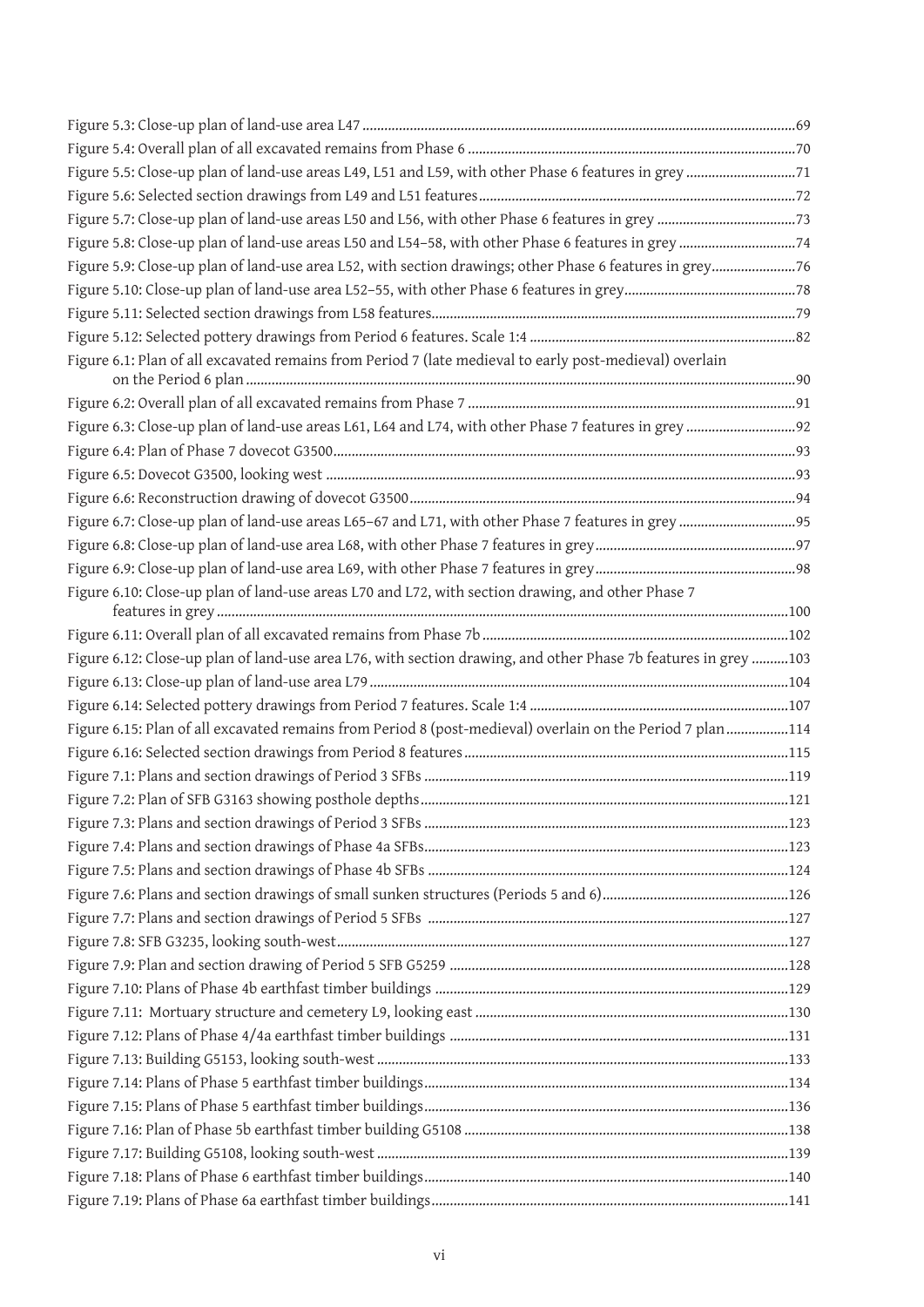# List of Tables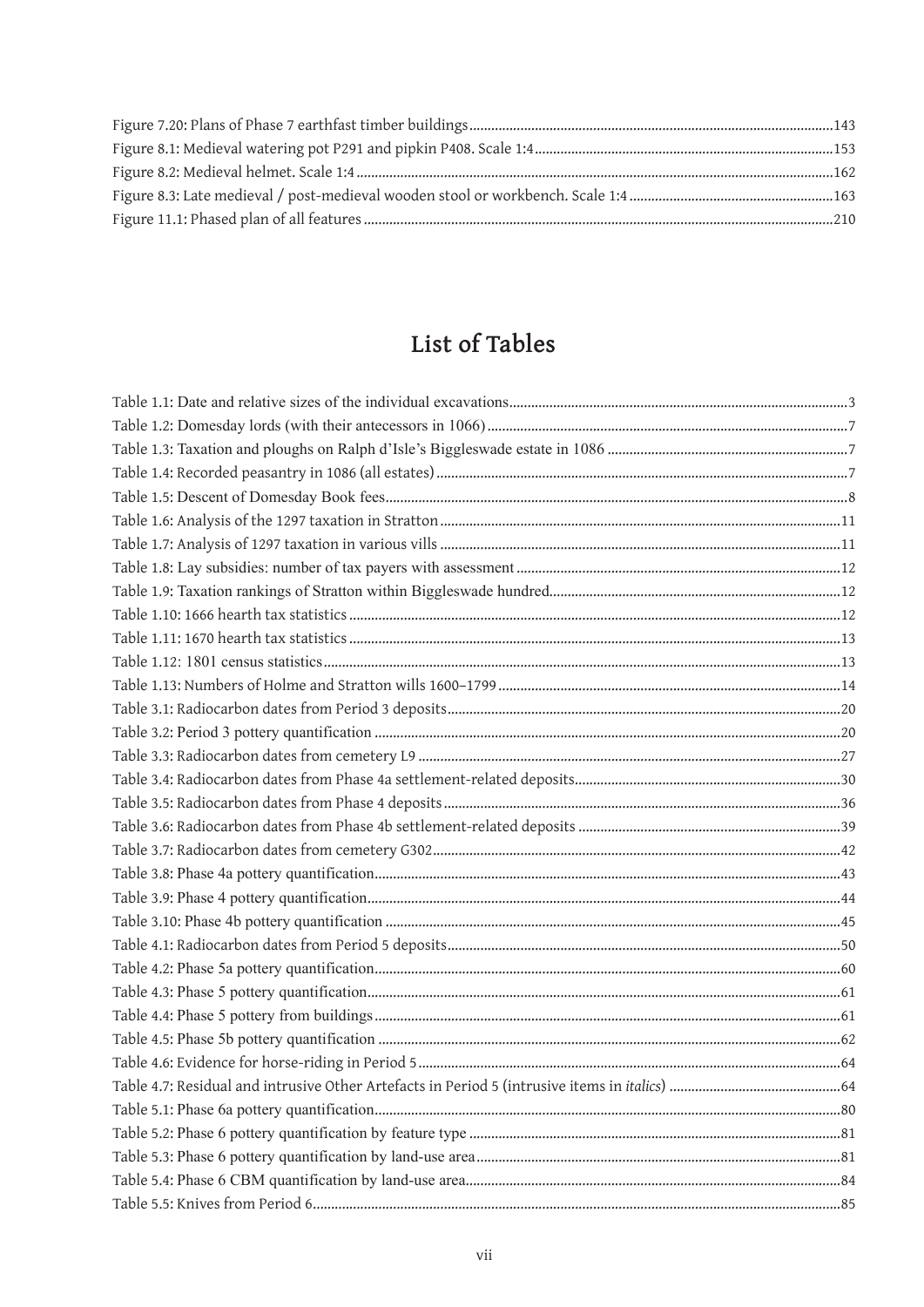| Table 6.6: Comparison of frequency of building materials and fasteners and fittings in the early               |  |
|----------------------------------------------------------------------------------------------------------------|--|
|                                                                                                                |  |
| Table 6.8: Household-related finds in Period 7 (items in italics are intrusive; * items are residual) 110      |  |
|                                                                                                                |  |
|                                                                                                                |  |
| Table 6.11: Dress-related finds from Period 7 (items in <i>italics</i> are intrusive; * items are residual)112 |  |
|                                                                                                                |  |
|                                                                                                                |  |
|                                                                                                                |  |
|                                                                                                                |  |
|                                                                                                                |  |
|                                                                                                                |  |
|                                                                                                                |  |
|                                                                                                                |  |
|                                                                                                                |  |
|                                                                                                                |  |
|                                                                                                                |  |
|                                                                                                                |  |
|                                                                                                                |  |
|                                                                                                                |  |
|                                                                                                                |  |
|                                                                                                                |  |
|                                                                                                                |  |
|                                                                                                                |  |
|                                                                                                                |  |
| Table 9.1: Summary of fully analysed charred environmental samples from all periods of Stratton excavations167 |  |
| Table 9.2: Summary of fully analysed waterlogged environmental samples from all periods of Stratton            |  |
| Table 9.3: Comparison of Anglo-Saxon economic plants from Stratton with other sites in the region 176          |  |
|                                                                                                                |  |
| Table 10.2: Mammal NISP counts and percentages by Phase (excluding ABGs, rabbits and small mammals) 183        |  |
|                                                                                                                |  |
|                                                                                                                |  |
|                                                                                                                |  |
|                                                                                                                |  |
|                                                                                                                |  |
|                                                                                                                |  |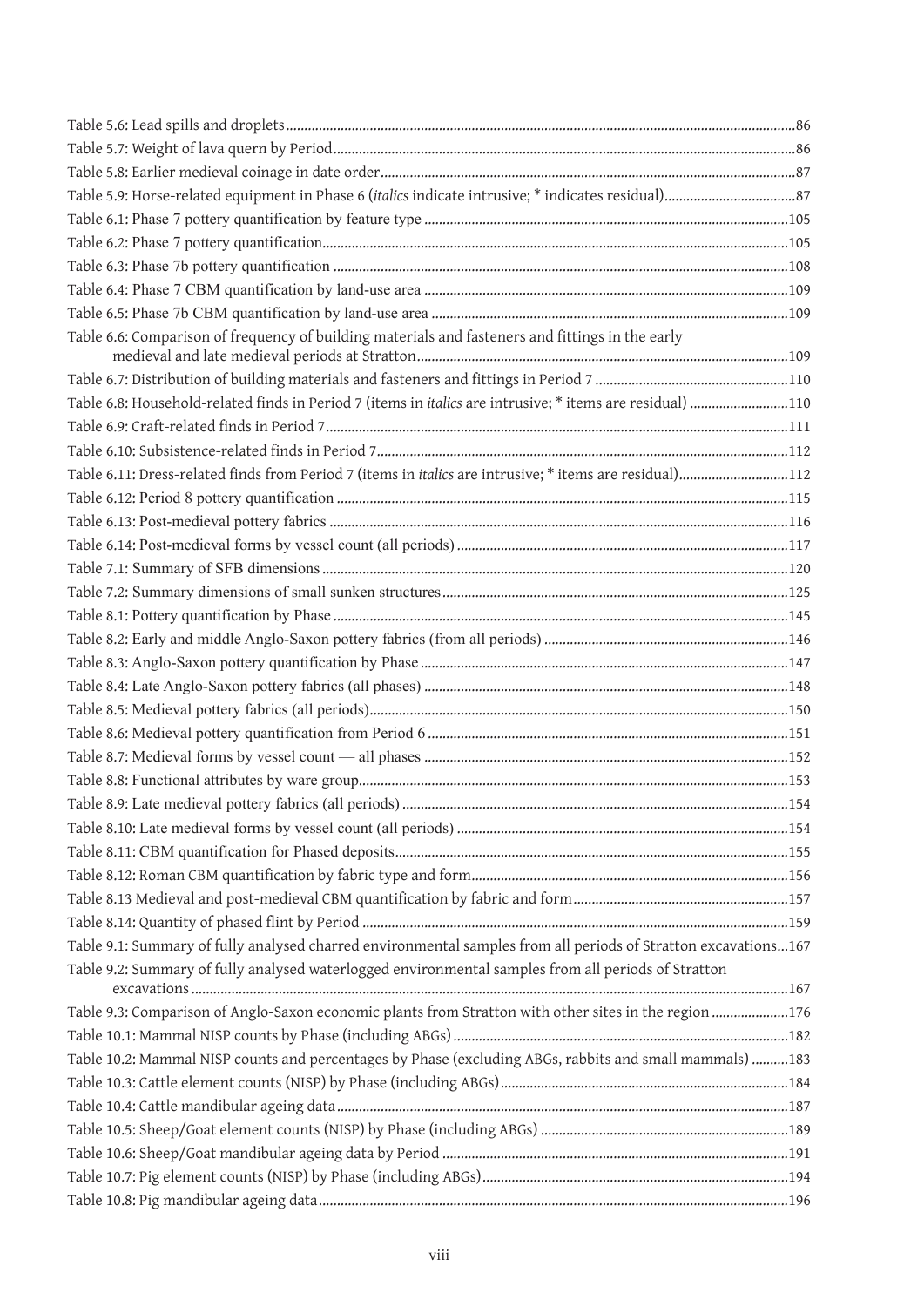# **Digital Appendices**

These can be accessed at DOI https://doi.org/10.5284/1090503:

Appendix A1: Copies of all the structural plans included in the printed volume, and the complete contextual hierarchy

Appendix A2: Documentary research, by Paul Courtney†

Appendix A3: Pottery (with illustrations), by Jackie Wells

Appendix A4: Ceramic building material, by Jackie Wells

Appendix A5: Other Artefacts (with illustrations), by Holly Duncan with contributions from Vera Evison†, Andrew Harris, Ed McSloy and Quita Mould

Appendix A6: Human bone, by Teresa Jackman and Harriet Jacklin

Appendix A7: Animal bone, by Mark Maltby

Appendix A8: Charred and waterlogged plants, by Lisa Moffett and Wendy Smith

Appendix A9: Waterlogged plants and insects, by Mark Robinson

Appendix A10: Waterlogged wood, by Rowena Gale

Appendix A11: Wood charcoal, by Rowena Gale

Appendix A12: Soil micromorphology and chemistry and palynology, by Richard Macphail and Gill Cruise



https://doi.org/10.5284/1090503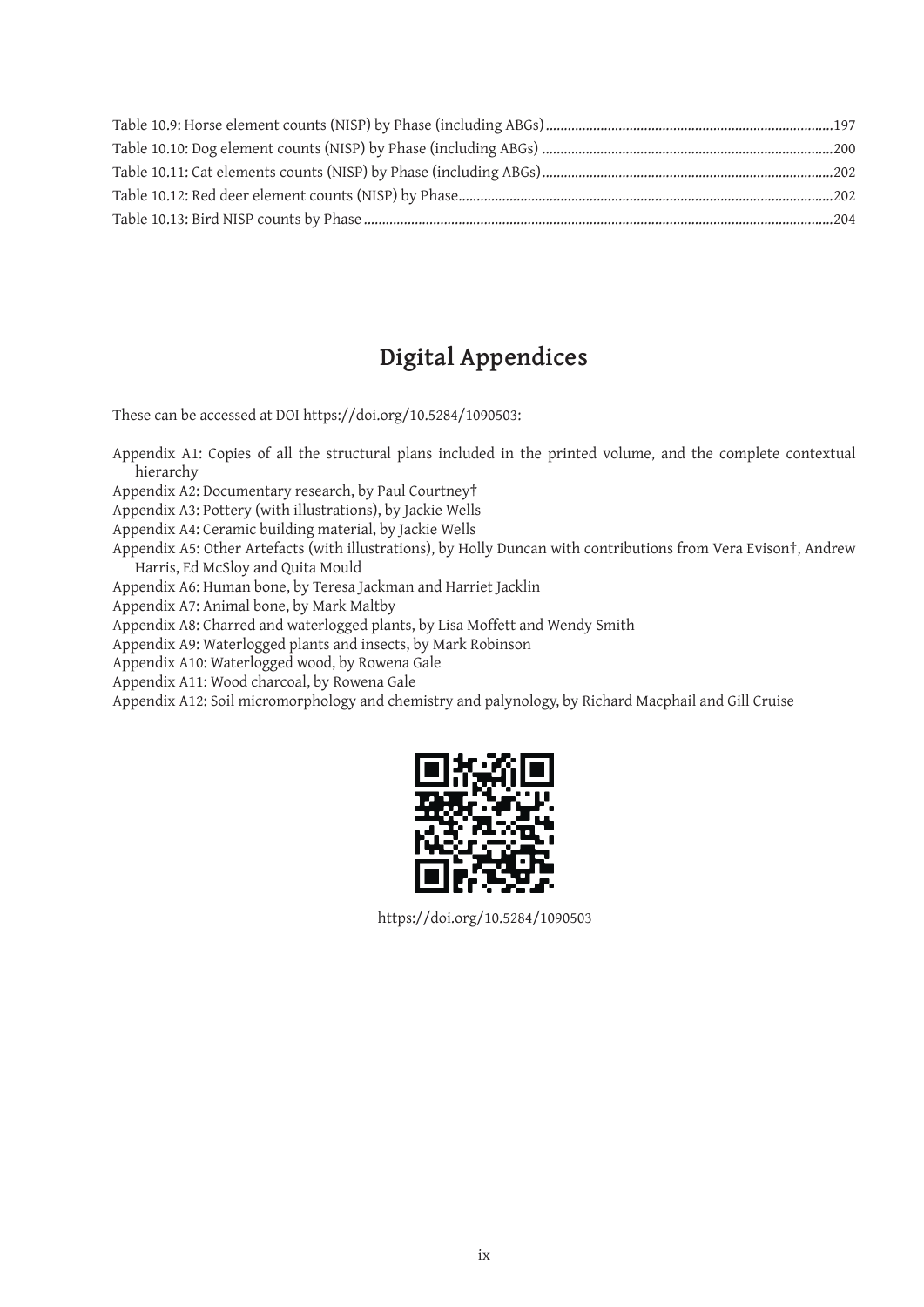# **Contributors**

**Paul Courtney† (documentary research) Gill Cruise (pollen)** c/o Albion Archaeology, St Mary's Church, St Mary's Street, Bedford MK42 0AS **Holly Duncan (other artefacts)** Formerly Albion Archaeology, St Mary's Church, St Mary's Street, Bedford MK42 0AS **Vera Evison† (vessel glass) Rowena Gale (waterlogged wood and wood charcoal)** c/o Albion Archaeology, St Mary's Church, St Mary's Street, Bedford MK42 0AS **Andrew Harris (architectural fragments)** c/o Albion Archaeology, St Mary's Church, St Mary's Street, Bedford MK42 0AS **David Ingham (structural analysis and illustration; co-author)** Albion Archaeology, St Mary's Church, St Mary's Street, Bedford MK42 0AS **Harriet Jacklin (human bone)** c/o Albion Archaeology, St Mary's Church, St Mary's Street, Bedford MK42 0AS **Teresa Jackman (human bone)** c/o Albion Archaeology, St Mary's Church, St Mary's Street, Bedford MK42 0AS **Joan Lightning (CAD drawings)** Albion Archaeology, St Mary's Church, St Mary's Street, Bedford MK42 0AS **Richard Macphail (soil micromorphology)** Institute of Archaeology, University College London, 31–34 Gordon Square, London WC1H 0PY **Mark Maltby (animal bone)** School of Applied Sciences, Talbot Campus, Bournemouth University, Bournemouth BH12 5BB **Cecily Marshall (finds illustration and reconstruction artwork)** c/o Albion Archaeology, St Mary's Church, St Mary's Street, Bedford MK42 0AS **Ed McSloy (flint)** Cotswold Archaeology, Building 11, Cotswold Business Park, Cirencester, Gloucestershire GL7 6BQ **Lisa Moffett (plant remains)** Historic England, The Axis, 10 Holliday Street, Birmingham B1 1TF **Quita Mould (leather)** c/o Albion Archaeology, St Mary's Church, St Mary's Street, Bedford MK42 0AS **Lisa Padilla (finds illustration)** c/o Albion Archaeology, St Mary's Church, St Mary's Street, Bedford MK42 0AS **Patrick Quinn (ceramic petrography)** Institute of Archaeology, University College London, 31–34 Gordon Square, London WC1H 0PY **Mark Robinson (waterlogged plant and insect remains)** St Cross College, University of Oxford, 61 St Giles, Oxford OX1 3LZ **Drew Shotliff (project manager and co-author)** Albion Archaeology, St Mary's Church, St Mary's Street, Bedford MK42 0AS **Wendy Smith (plant remains)** Department of Classics, Ancient History and Archaeology, University of Birmingham, Edgbaston, Birmingham B15 2TT **Mike Trevarthen (finds illustration)** c/o Albion Archaeology, St Mary's Church, St Mary's Street, Bedford MK42 0AS **Jackie Wells (pottery and ceramic building materials)** Albion Archaeology, St Mary's Church, St Mary's Street, Bedford MK42 0AS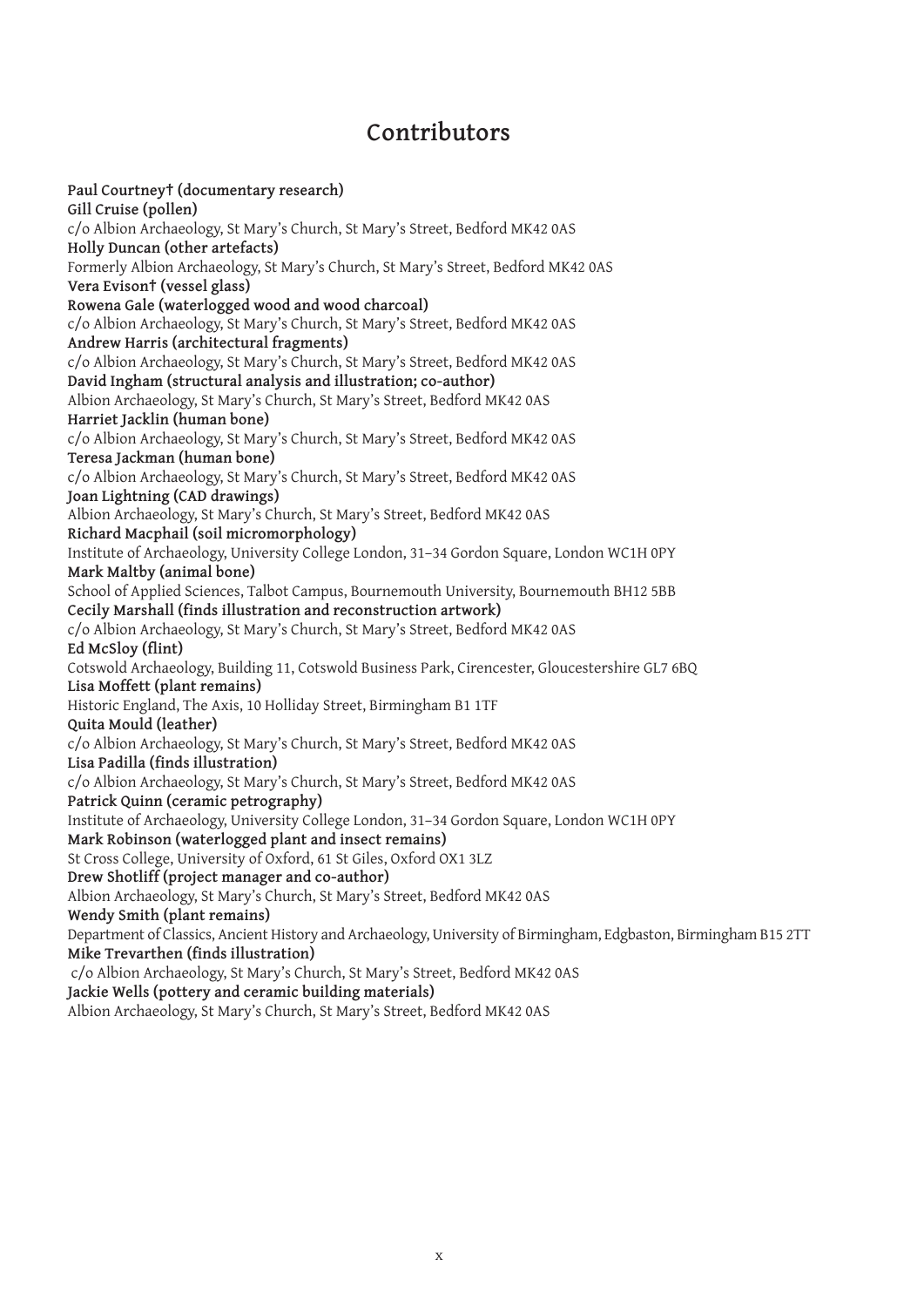# **Acknowledgements**

This publication is the result of development-led archaeological excavations and analysis, overseen on behalf of the local planning department by David Baker and Martin Oake. The former was instrumental in securing initial funding from Bedfordshire County Council and English Heritage (now Historic England) in the pre-PPG16 era; thereafter, the work was funded primarily by the developers concerned: Bedfordshire County Council, Mid Bedfordshire District Council, SDC Social Housing Ltd and McLean Homes (East Anglia) Ltd. Without the financial intervention of English Heritage, however, the extremely rich pickings of the early excavations could have been afforded little more than a cursory examination. Their support throughout the post-excavation programme has been invaluable, not least with Historic England funding the publication of this book. Tim Williams, Fachtna McAvoy, Barney Sloane, Helen Keeley and Caroline Howarth all merit individual mention for their assistance at various stages of the project, while Jenni Butterworth's deft wielding of a sharp stick on behalf of Historic England provided the requisite impetus in the closing stages for the authors to finally bring this publication to press.

The fieldwork was carried out between 1990 and 2001, with the post-excavation work beginning concurrently and continuing throughout the following two decades. A generation of archaeologists who passed through the Bedfordshire County Archaeology Service (now Albion Archaeology) in those years contributed to one aspect of the fieldwork or another, whether taking part in the excavations on site, tackling the mountain of finds that needed to be processed, or trying to tame the database and GIS software that were still in their infancy as analytical tools when the post-excavation process began. Too many were involved to name them individually, and too many are no longer with us, but the authors' sincere appreciation goes out to them one and all.

The authors would like to thank all the contributors whose reports collectively form this publication. Their specialist input was invaluable to the (non-specialist) authors, who claim sole responsibility for any errors in their text that may have crept in during the process of editing and synthesis. Thanks are also due to the numerous others whose specialist contributions in the earlier stages of the post-excavation programme fed into this overall end result. The project archive includes reports by Ruth Pelling on the charred plant remains, Alan Vince on ceramic petrology, Tony Roberts on the animal bones, and by Peter Marshall, Gordon Cook and Christopher Bronk Ramsey on radiocarbon determinations; the latter report played a particularly crucial role in establishing the phasing of the early–middle Anglo-Saxon remains. Anna Slowikowski did much of the preliminary work on the medieval pottery assemblage before her untimely death. Thanks are also due to Stephen Coleman, former Bedfordshire Historic Environment Record Officer, for making available his manuscript notes on the history of Stratton and its surrounds.

A few contributions in the later stages of the post-excavation programme also helped to nudge the authors in the right direction. John Blair's input was especially beneficial: his work on grid-planning at Stratton (reproduced in Figure 3.5) helped to identify a middle Anglo-Saxon field system out of what had previously been labelled as a problematic series of Roman enclosures. Historic England's refereeing process provided a wealth of useful input for improving specific aspects of the final publication, and comments from Duncan Wright on several of these were gratefully received. Thanks are also due to the *Feeding Anglo-Saxon England: The Bioarchaeology of an Agricultural Revolution* project team from the Universities of Oxford and Leicester (funded by the European Research Council under grant agreement No. 741751), specifically for their provision of additional radiocarbon dates, and in general for sharing some of the initial results from their work on Stratton. A final mention is due to Catrina Appleby, who copy-edited this printed volume; any remaining errors in the text are to be blamed on the authors.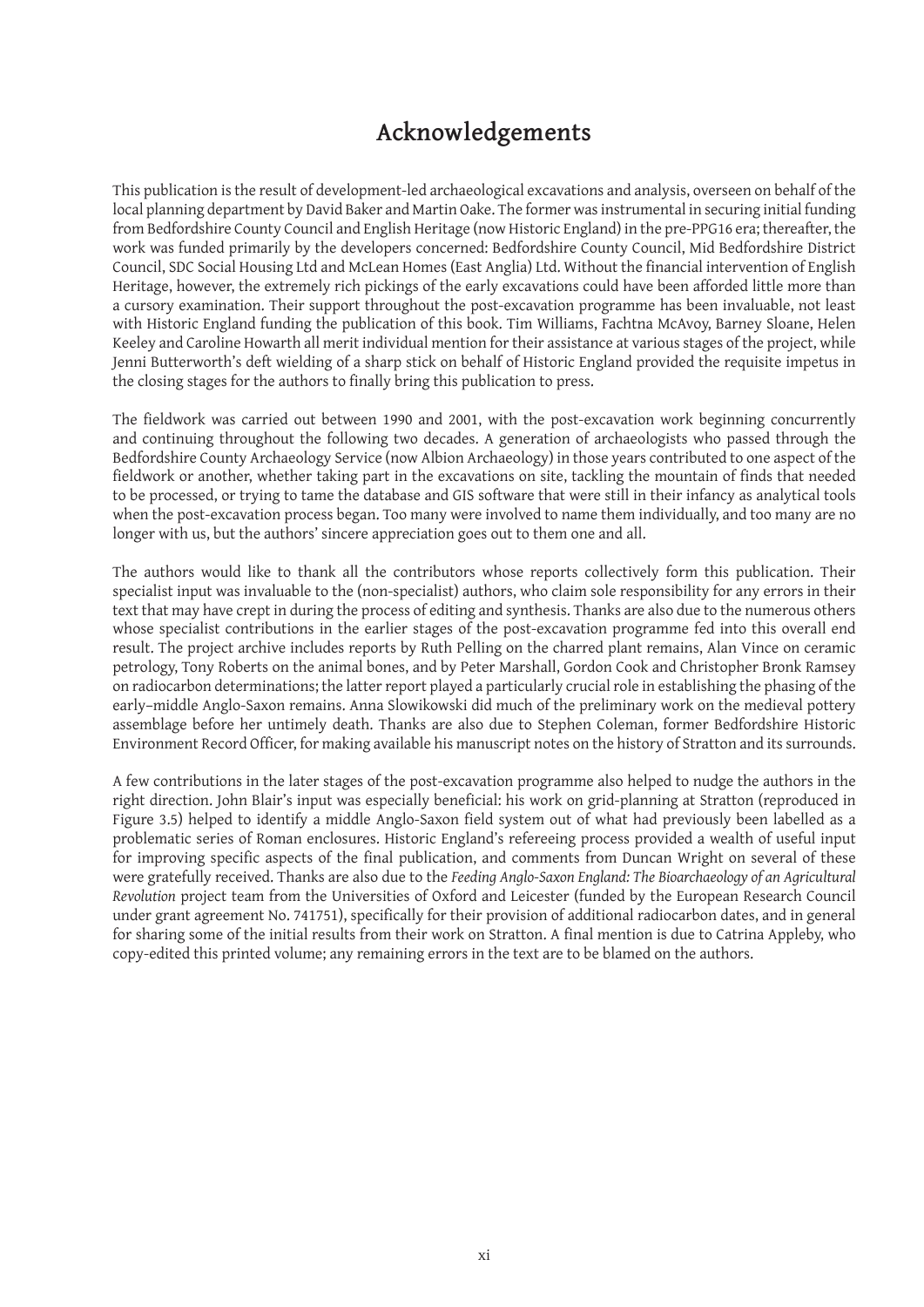## **Preface**

*Caveat lector*. Despite the vast amount of work by a huge number of individuals which is duly acknowledged above, be under no illusion that this publication represents a comprehensive, definitive synthesis of more than 1,300 years of settlement at Stratton. Ten years of excavations have provided a fascinating insight into the development of a village from its origins as an Anglo-Saxon hamlet to its ultimate decline, but aside from the usual limitations on what archaeological evidence can reveal, funding shortfalls and the nature of the remains have still left considerable gaps in our understanding of the settlement, and many questions that remain essentially unanswered. This is hardly a situation unique to Stratton, but it is worth remembering while reading this publication that the constraints on fieldwork frequently resembled those of rescue excavations in the 1970s more closely than those of the decade in which this volume has at last been published.

While the level of financial input provided by Bedfordshire County Council and English Heritage into the early excavations was considerable, especially for an excavation that was designed before the advent of PPG16 revolutionised the planning system's approach to archaeology, the unanticipated extent and density of archaeological remains in the southern half of the site made it impossible to investigate them with the same thoroughness that could be employed in subsequent years. Not all features were excavated, including whole timber buildings and pit clusters: not only does this mean that the site phasing was established on sometimes tenuous and circumstantial evidence, but the recovered assemblages of artefacts and other finds – as large as they are in some cases – are unevenly represented across the excavations. The authors have endeavoured to take this bias into account in their interpretation of the remains, but the disparities still exist in the bald data, ready to trap the unwary researcher.

The duration of the fieldwork and post-excavation programmes has also led to an unevenness in the level and character of detail that was recorded. Steps were taken to ensure a consistency of approach, but changes in personnel over the years inevitably hampered this, while advances in computer technology meant that strategies were adapted in order to take advantage of options which initially had not been available. The sheer scale of the datasets involved should also not be overlooked, especially when the early excavations took place in a fundamentally analogue era: large archaeological excavations in advance of infrastructure projects abound in the present day, yet the scale of the 1991–92 excavations alone was exceptional at the time. The story of Stratton had to be patched together in a piecemeal fashion as the datasets were broken down into manageable chunks, and it was not until the post-excavation programme was in its latter stages that the pieces could be reassembled and a composite picture of the village's development began to shine through. One might speculate what different image of Stratton might have been constructed if the excavations had taken place 20 years later, with twice the budget and an ample dose of hindsight – but in this respect at least, Stratton is far from exceptional.

Despite all this, the authors believe that their interpretation of the evidence at Stratton as a whole is valid. Individual elements may well have been misinterpreted or incorrectly dated, but the overall picture that has emerged from the last 30 years of work forms a coherent narrative. We by no means wish to deter the reader, merely to encourage thoughtful consideration of the information presented, rather than blind acceptance. It is rare to be able to examine the bulk of an entire village's development from start to finish, and the evidence from Stratton offers much valuable insight into ordinary life in the English countryside. What we wish even more fervently, however, is that the publication of this volume will represent not so much an end as a new beginning – that researchers will use the data and evidence presented here to take the story further, revising and enhancing the image that we have tentatively elicited so far, and developing a wider synthesis of the pre-Industrial East Anglian countryside that lies beyond the scope of this publication.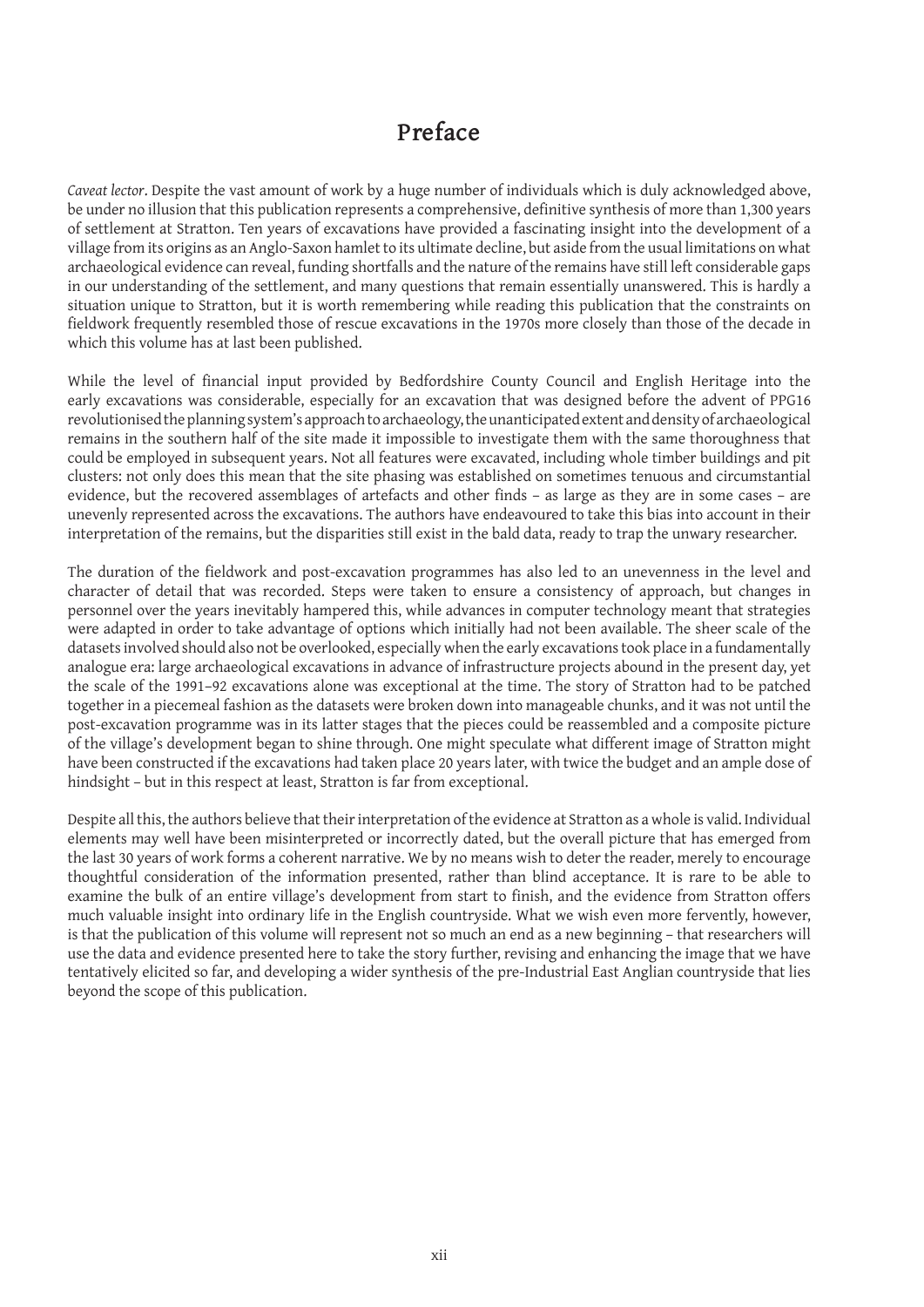# **About this publication**

#### **Structure**

The publication is divided into two parts: a printed monograph, and a set of digital appendices.

Printed monograph: this volume presents the project background in Chapter 1, followed by a chronological summary of the evidence in Chapters 2–6. More detailed discussions of the building forms represented, the artefacts recovered, the archaeobotanical evidence, and the faunal assemblage are contained in Chapters 7–10 respectively, with a thematic discussion of the overall evidence in Chapter 11.

Digital appendices: full copies of the specialist reports on each type of dataset, plus artefact illustrations and the full phasing hierarchy, can be found on the Archaeology Data Service website at DOI: https://doi.org/10.5284/1090503.

#### **Terminology and abbreviations**

Archaeological features are referred to by their Group number, abbreviated to G1, G2, *etc*. Groups may represent either a single feature or several associated ones, such as the postholes of a building; where the latter applies, an individual feature within that Group is identified by its Feature number if required. Associated Groups are referred to as Land-use areas, abbreviated to L1, L2, *etc*.

Pottery mentioned in the text is usually referred to by its relevant fabric code within the Bedfordshire Ceramic Type Series (maintained by Albion Archaeology). Some types of other artefact are assigned an RA (Registered Artefact) or OA (Other Artefact) number: those prefixed with OA are specifically discussed or illustrated in the text, whereas numbers prefixed with RA relate to the number sequence within the archive.

ABG = associated bone group HER = Bedfordshire Historic Environment Record SFB = sunken-featured building

#### **Figures and Tables**

Illustrations and tables are numbered in their own unique sequence, *e*.*g*. Chapter 3 illustrations are numbered Figure 3.1, 3.2, 3.3, *etc*. and Chapter 3 tables are numbered Table 3.1, 3.2, 3.3, *etc*. Table and illustration numbers in the digital appendices are prefixed by the letter 'A' and their appendix number, *e.g.* tables in Digital Appendix 3 are numbered Table A3.1, A3.2, A3.3, *etc*.

#### **Date of writing**

While Chapter 11 was written in the year of publication, the preceding chapters were compiled as part of the draft publication submitted in 2016. Specific points within these chapters have been updated since then, but no systematic attempt was made to do so. The digital appendices contain original specialist reports which in some cases were written as far back as the 1990s; the year in which it was written is included in each.

#### **Location of the archive**

The Higgins Art Gallery and Museum, Bedford will be the repository for the physical archive of finds, site records and original post-excavation reports. Access to the digital archive can be gained via the Archaeology Data Service.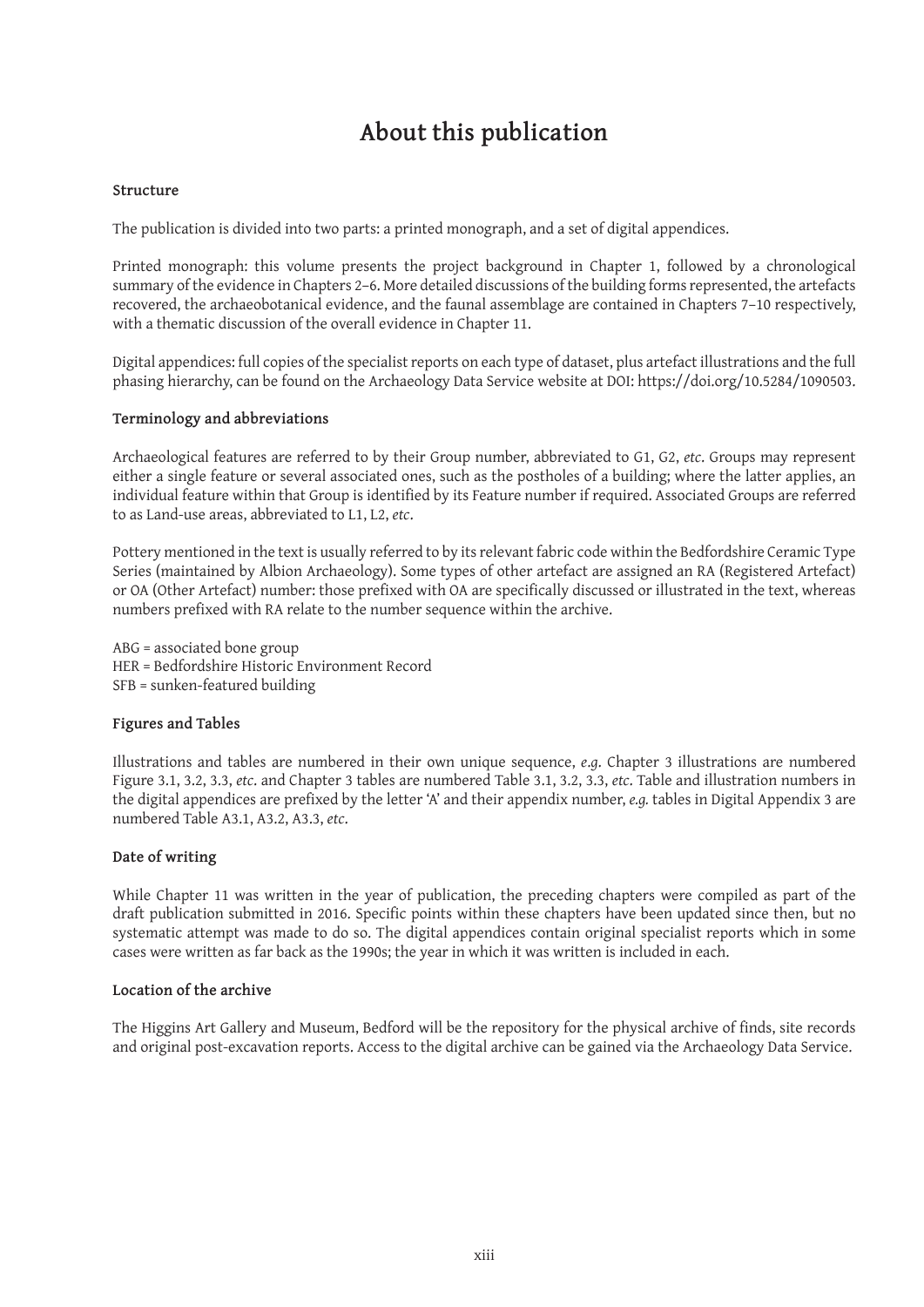### **Summary**

Plans for large-scale development on the south-eastern edge of Biggleswade, Bedfordshire, led to the planning of a major archaeological excavation to investigate and record the deserted medieval village of Stratton, which lay partly within the affected area. Following evaluation in 1990, open-area excavation began in 1991, but it quickly became apparent that the medieval village was surrounded by the remains of its Anglo-Saxon precursor. Thus began a decade of excavations, exploring the village's development from its origins in the 5th century AD through to its demise in the 18th. They covered 12ha in total, exposing roughly half of the medieval village and representing one of the largest excavations of an Anglo-Saxon settlement to have taken place in England, certainly at the time.

The village had modest origins, situated on previously uninhabited land and occupied by perhaps no more than two or three families at a time in the 5th and 6th centuries. Its expansion began in the 7th century, when the imposition of an extensive field system suggests the influence of the Church, and a greater and more complex array of domestic structures can be identified. A new field system was set out in the middle Anglo-Saxon period, before a radical change in the settlement's layout was imposed in the 9th century. This occurred at roughly the same time as the Danelaw was established in this part of the country, although a direct causal link remains elusive.

Changes to the layout of the settlement continued to be made throughout the Middle Ages, but its overall form had largely crystallised by the 11th or 12th century under the influence of the two manors which held land in Stratton. The capital messuage of the main Stratton manor is preserved as a scheduled site to the south-east of the excavation area. Part of another moated site and the two dovecots that were revealed represent a direct link with the medieval manors, while a substantial, high-status timber building may have been associated with one of their late Anglo-Saxon precursors. The other medieval buildings – mostly timber, though a few had masonry foundations – would have been inhabited by tenants of the manors. Documentary sources suggest that the resident lords of the manors gradually began to reduce the number of tenants in the late 17th or early 18th century, remodelling the village into the classic estate landscape of Stratton Park.

The excavations revealed a settlement that was constantly in flux, when viewed from the perspective of its life over more than a millennium, but which in many ways remained remarkably constant over that period. Stratton was not a wealthy village, existing as a dependent township within the parish of Biggleswade, and the focus of the excavations lay primarily on the homes and activities of the ordinary villagers rather than the social elite. This publication chronicles 1,300 years of a small, low-status farming community – the crops they grew, the animals they reared, and the goods they traded or made themselves.

The scale of the excavations means that only a summary of the data and a discussion of its significance can be presented within this bound volume. A range of more detailed specialist reports can be accessed online as digital appendices to this volume.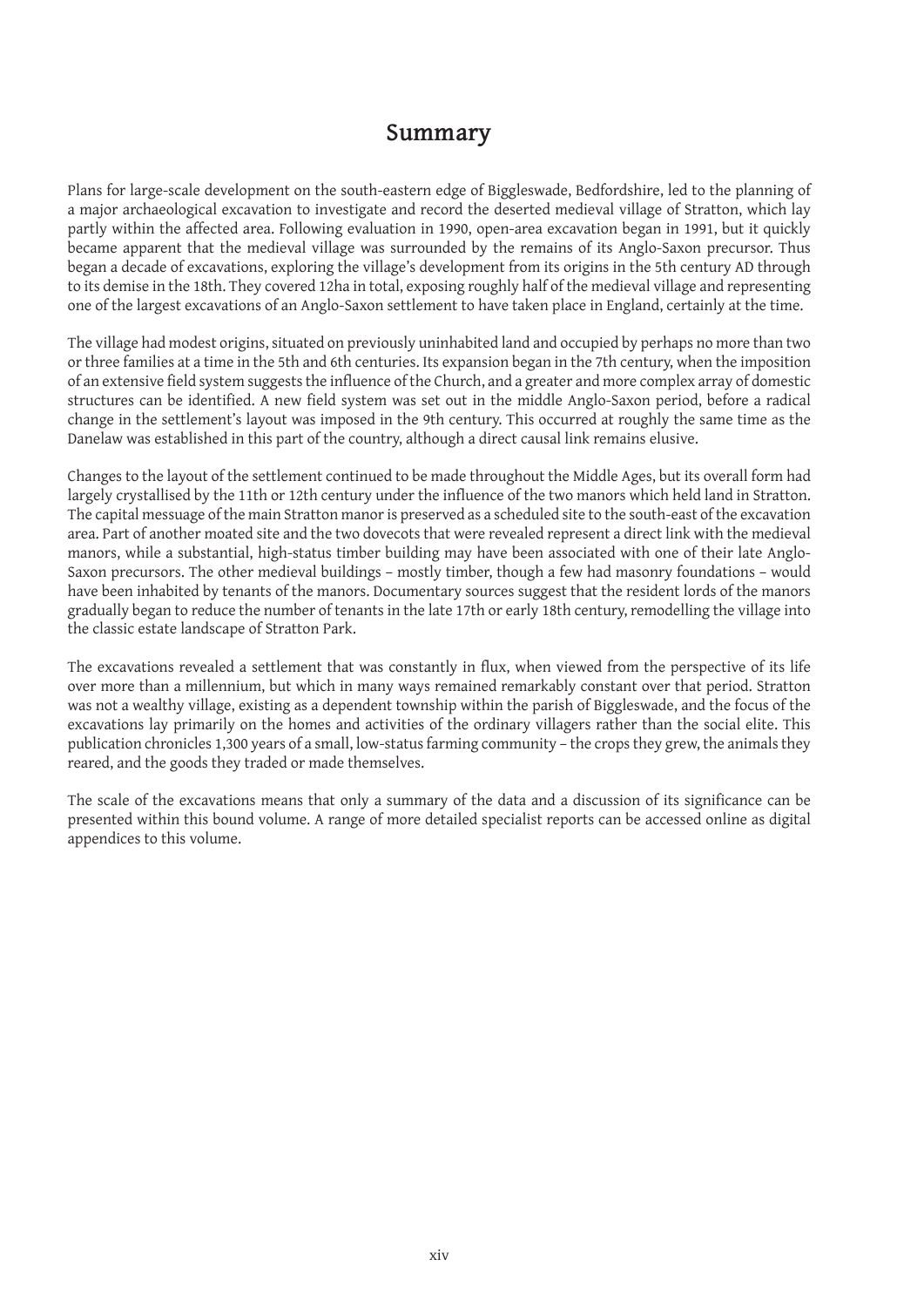### **Chapter 1. Introduction**

#### **Introduction**

The Stratton Project was prompted by the residential development of *c*. 40ha of land on the south-east fringes of Biggleswade, Bedfordshire. It comprised a multi-stage archaeological investigation undertaken by the Bedfordshire County Archaeology Service (BCAS; now Albion Archaeology), with the fieldwork element conducted between 1990 and 2001. Evaluation of the overall development area led to approximately 12ha of detailed excavation in total, with each sequential main phase of development preceded by archaeological clearance. The archaeological remains were ploughtruncated but in places appeared as a dense, multiperiod palimpsest of features. In essence, the project has produced evidence for the evolution of a rural settlement from its creation in the early Anglo-Saxon period to its disappearance as a result of post-medieval emparkment.

#### **Location, topography and geology**

The parish of Biggleswade is located in eastern Bedfordshire, in the middle Ivel Valley within the Great Ouse catchment (Figure 1.1). The former township of Stratton occupied the eastern third of the parish, with the settlement itself lying south-east of the modern town, centred roughly at TL 2050 4380. It occupied a slight ridge running north–south (*c*. 40m OD) between the Ivel, which flows *c*. 2km to the west, and one of its minor tributaries. London Road, immediately west of the settlement, marks the course of the former Roman road from Baldock to Sandy, which went on to join Ermine Street at Godmanchester.

The solid geology beneath Stratton comprises the Woburn Sands Formation. The constituent sand may be loose or cemented into ferruginous sandstone, which provides a fairly soft and easily dressed building stone, suitable for walling (Moorlock *et al.* 2003: 9–11). The superficial geology of the Biggleswade district comprises glaciogenic deposits of the Lowestoft Formation, deposited by the Anglian ice sheet some 400,000 years ago; these consist of till (Chalky Boulder Clay) and associated outwash sands and gravels (Moorlock *et al.* 2003: 13–14). Stratton sits on one of the smaller spreads of the latter mapped near Biggleswade.

The local soils formed on the underlying sands and gravels comprise free-draining, sandy, argillic brown earths of the Sutton 1 association (Hodgson 1983). They provide good arable land which can be easily worked in both spring and autumn (Cranfield University 2014). To the east of Stratton there are calcareous clay soils of the Evesham 3 soil association, which are more prone to seasonal waterlogging, while alluvium occurs to the west in the Ivel Valley.

#### **Project background and nature of the investigations**

The site fell within the Stratton Residential Development Area (SRDA) – *c*. 40ha of largely arable land on the south-east fringes of Biggleswade, designated for development by Bedfordshire County Council. Stratton was already characterised by the Bedfordshire Historic Environment Record (HER) as a deserted medieval village (HER 518): aside from the place-name and documentary evidence, physical traces of the former settlement included a scheduled moated site; medieval pottery and tile in the ploughsoil; and cropmarks of a second moated site and a number of close boundaries.

The first phase of evaluation took place in 1990. This was just before the implementation of *PPG16: Archaeology and Planning*, which effectively established the principle of developer-funded archaeology; the initial evaluation was therefore slightly less extensive than the subsequent phases were required to be. Bedfordshire County Council owned the land, and paid for the evaluation and the initial stages of detailed excavation on Phase 1 of the development area, but when the scale and significance of the archaeological remains became clear, additional funding was sought from English Heritage to complete the Phase 1 work. Evaluation of the Phase 2 and 3 areas was again funded by the County Council; Phase 3 was largely devoid of archaeological remains and required no further work, but a developer-funded excavation of the Phase 2 area was carried out. An indication of the relative size (by context count) of the principal episodes of fieldwork is shown in Table 1.1.

Anticipating the large scale of the proposed work, the original project designs (BCAS 1990; 1992) highlighted the need to investigate when the settlement was established and abandoned, how it shifted across the landscape through time, how it was laid out, how it was organised both socially and economically, and how it fitted into the regional settlement pattern.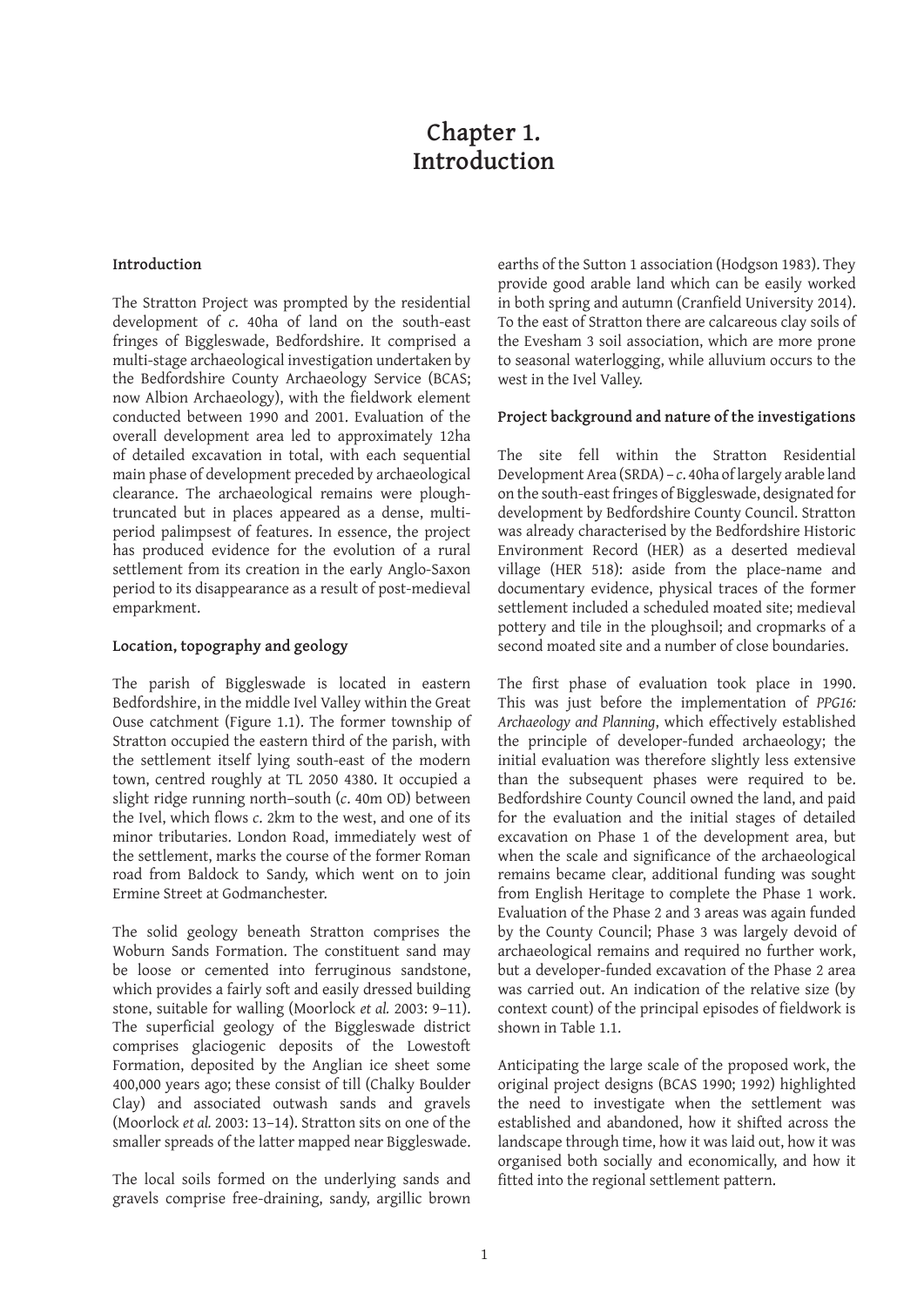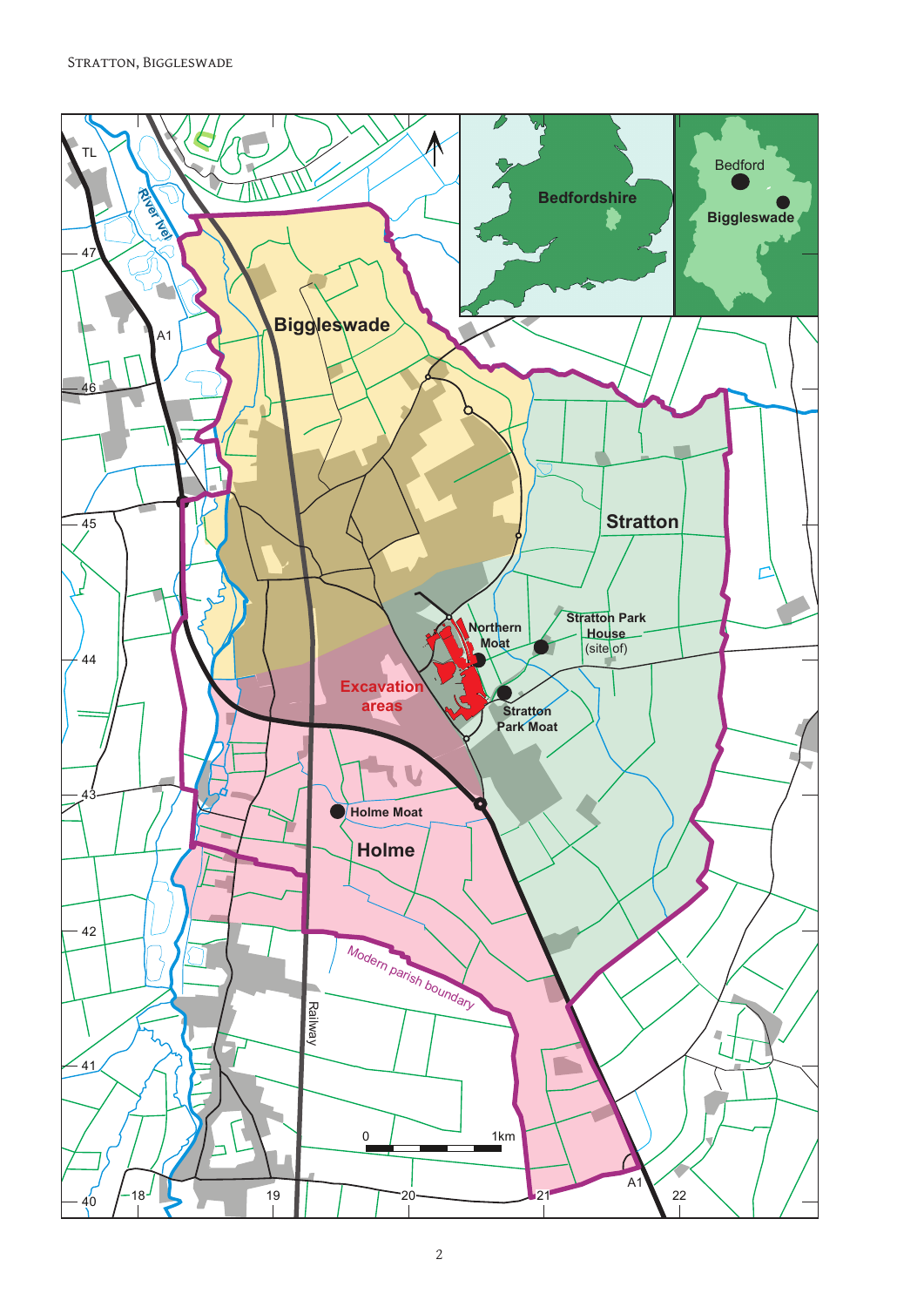| Project code | Year    | Open-area excavations               | Contexts | % of total     |
|--------------|---------|-------------------------------------|----------|----------------|
| SV91         | 1990-91 | Phase 1A housing and infrastructure | 15,965   | 62             |
| SV95         | 1995    | Phase 2 leisure centre              | 4355     | 17             |
| SV401        | 1995    | Phase 2B housing                    | 671      | $\overline{2}$ |
| SV429        | 1996    | Phase 1B social housing             | 2113     | 8              |
| SV472        | 1997    | Phase 2 gas main                    | 250      | $\mathbf{1}$   |
| SV505        | 1998    | Phase 2 spine road                  | 734      | 3              |
| SV598        | 1999    | Phase 2 local centre                | 869      | 3              |
| SV698        | 2001    | Phase 2 tree belt.                  | 937      | 4              |
| Total        |         |                                     | 25,894   |                |

Table 1.1: Date and relative sizes of the individual excavations

#### **Nature of the post-excavation analysis**

With English Heritage funding, the results of the initial phase of excavation (SV91) were assessed for their analytical potential and an updated project design (UPD) was produced (Albion Archaeology 1994); appended to it were the results of the evaluation of the Phase 2 area. The UPD established an analytical framework for the subsequent developer-funded elements of the investigations, the most important of which were also subject to assessment – SV598 (Albion Archaeology 2000) and SV698 (Albion Archaeology 2003).

From the outset, it was recognised that a single publication would be preferable to a series of individual reports on each element of the investigations. Accordingly, integrated, synthetic analysis of the data was deliberately deferred until all fieldwork was complete, in order that continual updating of work could be avoided. The final element of the fieldwork within the SRDA had been scheduled to take place in 2007, but when the proposed Biggleswade Medical Centre development ultimately did not take place, Albion Archaeology (2010) submitted a project design to English Heritage for the completion of the integrated analysis and dissemination of the results of the fieldwork. Plans had previously been drawn up for a concise, one-volume monograph accompanied by a digital version on the Archaeology Data Service (ADS) website that contained hyperlinks, to allow an element of non-linear usage by giving access to a web-mounted

Figure 1.1 (opposite page): Site location, showing former dependent townships of Biggleswade and the modern parish boundary

digital resource. However, it was subsequently realised that the benefits of digital publication could be enjoyed with a less-complex, more cost-efficient approach (e.g. Piercebridge: Cool and Mason 2008). The project design therefore envisaged a printed monograph (this volume), with the bulk of the data available through the ADS website as digital appendices.

#### **Nature of the phasing structure and contextual hierarchy**

The lengthy sequence of excavations at Stratton generated a total of 26,603 context numbers. As a result, it was necessary to place them within a contextual hierarchy in order to help analyse the data, and also to help the reader get to grips with what was found. This programme of contextual analysis was undertaken over many years by an even greater number of people, and spanned the period in which the systematic use of computer databases and GIS software developed from being revolutionary new techniques to fundamental tools of post-excavation analysis. Increasing familiarisation with these new techniques, and periodic changes of personnel, meant that the resultant contextual hierarchy lacked a certain element of standardisation over time. However, this is most apparent at Group level, whereas the Land-use areas, Phases and Periods by which this volume is primarily structured received an overhaul during the final stages of contextual analysis, in order to make them more consistent and intelligible. A brief description is given below of what each of these hierarchical elements symbolises:

G (Group): this ranges from a single deposit within the overall fill of a ditch, to the construction cut and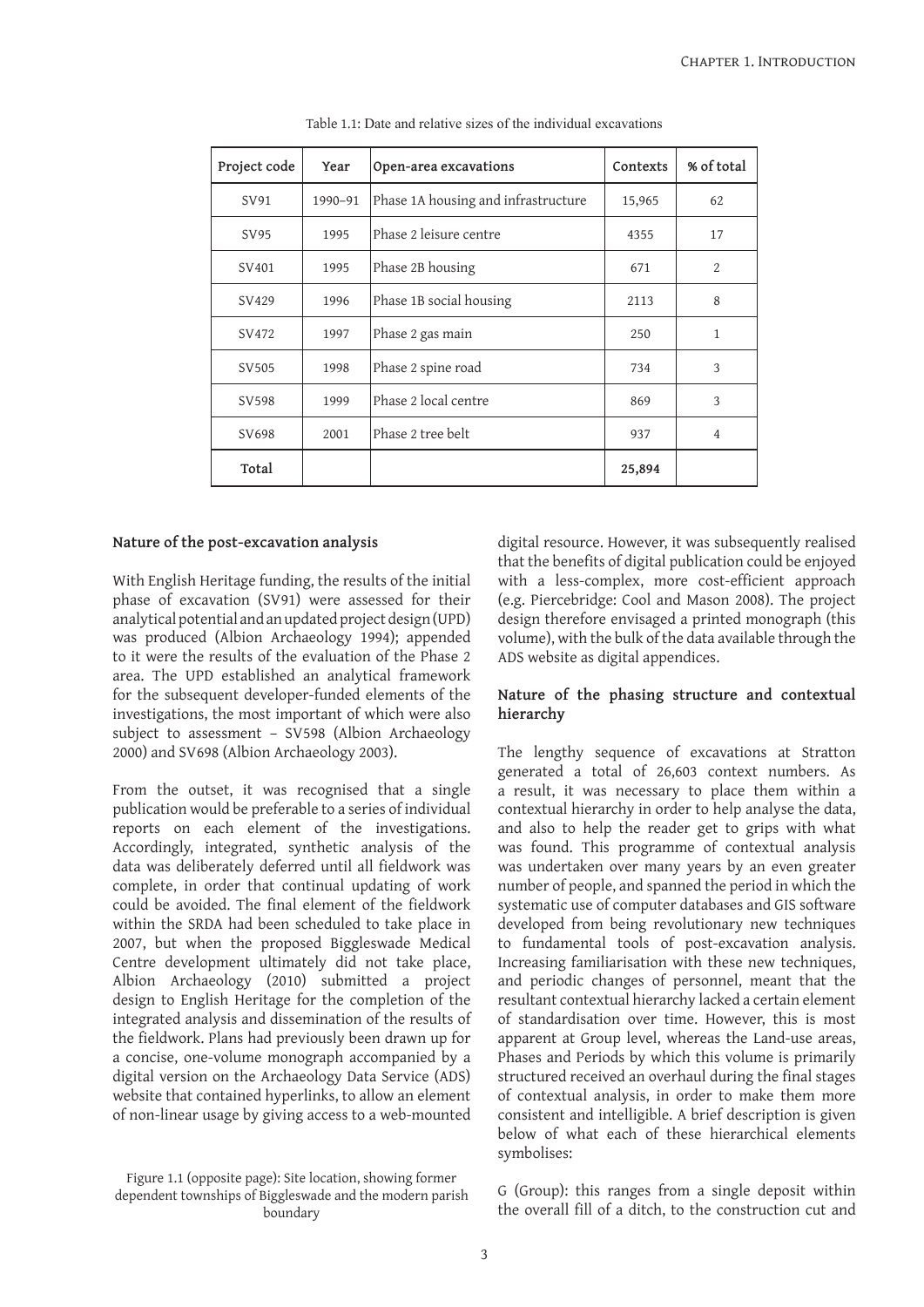all the fills of a ditch; from the construction cut of a single posthole, to the cuts and fills of all the postholes that formed a single building. Only the most significant Groups are referred to in the text, but a full copy of the structural hierarchy is contained in Digital Appendix A1.

L (Land-use area): collections of broadly contemporary and spatially coherent Groups, e.g. a farmhouse, its associated pens and enclosures, and any pits or outbuildings within them; or a broad expanse of agricultural or industrial activity that occupied a relatively discrete part of the landscape. Some of the Land-use areas represent individual farmsteads, which are likely to have had single owners (or tenants), whereas others are likely to have been inhabited or used by a number of families.

Phases: divisions of Periods in which greater precision has been possible, in some cases, to place particular remains within the settlement's chronological or stratigraphic hierarchy. Period 4, for example, is split into Phases 4, 4a and 4b. Within the overall chronological span of Period 4, the features within Phase 4a are earlier than those in Phase 4b, based primarily on the available stratigraphic evidence. This does not necessarily mean, however, that Phase 4a represents the first half of Period 4, and Phase 4b the second, and the features in either phase could be earlier than, contemporary with, or later than those features assigned just to Phase 4, for which there was less-precise dating and/or stratigraphic evidence. Where only two Phases are present within a Period, however (i.e. Periods 6 and 7), Phase 6a does indicate a range of activities that were broadly earlier than those in Phase 6, and those in 7b were broadly later than those in Phase 7. The relationship between Periods and Phases is given in Figure 1.2 in the form of a stratigraphic matrix.

Periods: broad, chronological divisions. The dates that are given are no more than approximations, based on artefactual and scientific dating, and numerous features such as wells and buildings may have remained in use during subsequent Periods. These divisions are meant to give an overall indication of how the settlement at Stratton developed, rather than an exact date at which the developments occurred – the dating evidence is insufficiently precise in the vast majority of cases to allow that.



Figure 1.2: Contextual phasing hierarchy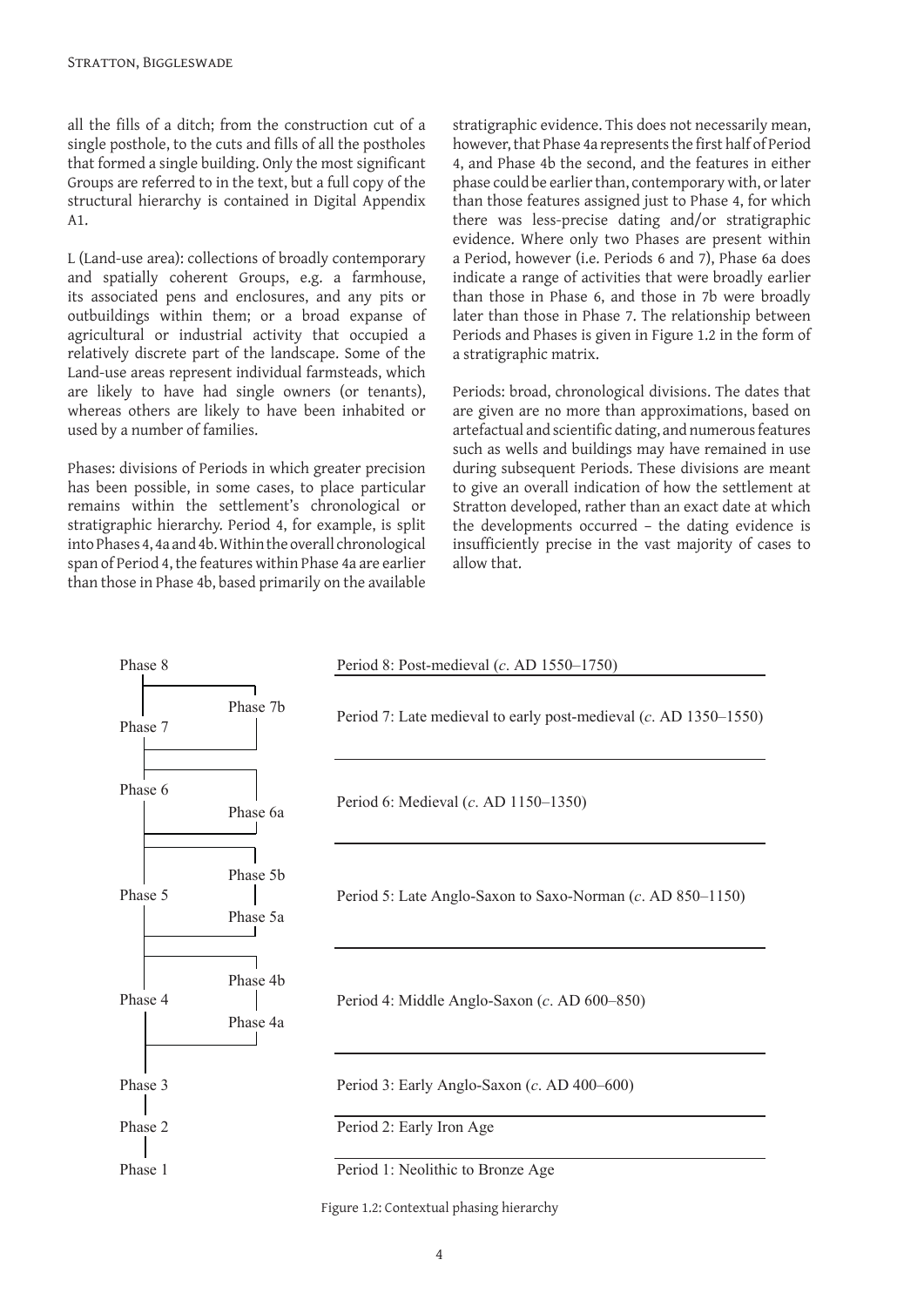#### **Archaeological background**

#### *Earlier prehistoric*

Within Bedfordshire, significant quantities of Palaeolithic flintwork, mainly hand-axes, have been recovered from gravel deposits associated with the River Great Ouse and the River Lea, but fewer such discoveries have been made in the Ivel Valley. Amongst them, however, is a 'bout coupé' hand-axe from Sandy Quarry, *c*. 2km north of Biggleswade – a form typical of sites associated with Neanderthal activity in Britain before the Last Glacial Maximum (Stephens *et al.* 2010). Similarly, dispersed spreads of lithics from Sandy Quarry (Dawson and Maull 1996: 60) are the only material of Mesolithic date within the Ivel Valley.

The start of the Neolithic period is traditionally associated with the introduction of agriculture into the British Isles. Initially, at least, it is likely that settled farming augmented, rather than replaced, the existing hunter-gatherer economy. Remains of Neolithic settlement are very sparse in the Ivel Valley, usually consisting of small scatters of flint tools or occasionally small clusters of pits. Sandy Quarry again provides evidence for this: two pits there produced 850 sherds (11.3kg) of Carinated Bowl pottery, the first appearance of which has been dated to *c.* 3500 BC, together with a variety of flint artefacts and animal bone (Albion Archaeology 2015: 21). Broom Quarry to the west of Stratton also sees earlier 4th-millennium BC occupation in the form of scattered pits and treethrows containing earlier Neolithic artefacts (Cooper and Edmonds 2007: 42).

A small cluster of late Neolithic pits was identified next to Potton Road, north-east of Biggleswade (Jones 2009), and a Neolithic cursus (Abrams 2010), with a cluster of probable Bronze Age ring-ditches at its eastern end (Field 1974: 71), is known on the gravel terrace to the north of the town. A Bronze Age ring-ditch and associated cremation burials have been excavated within the King's Reach development, immediately north of Stratton (Albion Archaeology 2016: 18–19), while there is a cropmark of a presumed prehistoric ring-ditch (HER 16159) to the south of Dunton Lane.

#### *Iron Age and Romano-British*

Settlement in the middle Ivel Valley increased throughout the Iron Age, as the area developed into a densely settled, intensively managed landscape in the late Iron Age / Romano-British period.

A well-ordered late Iron Age / Romano-British landscape with an extensive system of boundaries, droveways and settlements has been revealed at Broom Quarry on the gravel terraces to the west of the Ivel

(Cooper and Edmonds 2007: 147, figs 5.2 and 6.4). A similar settlement density has been revealed within Sandy Quarry to the north of Biggleswade (Albion Archaeology 2015; Dawson and Maull 1996: 62–3), with the Roman small town of Sandy lying beyond this. The town was established in the late 1st / early 2nd century (Dawson 1995) on the Baldock to Godmanchester road, which passed within *c*. 200 m of the later settlement of Stratton and probably followed a late Iron Age (or earlier) communication route. Roman Sandy probably developed from a late 1st-century BC Catuvellauni political centre; Baldock itself was also one of the Catuvellauni's principal *oppida* (Williamson 2010: 50).

#### *Anglo-Saxon*

There are different views on both the date of the Tribal Hidage and the identity of the overlord who had it drawn up (Featherstone 2001: 29). However, what the document neatly illustrates is the emergence of the Ivel Valley into history as part of the 7th- to 9thcentury Mercian hegemony (Hart 1977: 44–7). The Gifla – i.e. the tribal group occupying the Ivel Valley – are assessed at 300 hides, the smallest unit of assessment in the document and the same as that of the Hicca who occupied the tributary Hiz Valley to the south. Both were part of Middle Anglia, the collective name for a group of some 15 smaller territorial units forming a broad frontier zone from the Wash to the River Thames, between the kingdoms of Mercia proper and those of the East Angles and the East Anglo-Saxons (Dumville 1989: 127). Bede tells us that Peada, son of the Mercian king Penda, was sub-king of the Middle Angles in AD 653–55 and that the Irish missionary priest Diuma became the first bishop of the Middle Angles and Mercia at that time. A separate diocese for the Middle Angles was established in AD 737 with the see at Leicester (Dumville 1989: 130–1; Hill 1981: figure 238).

The unique, early 9th-century gold coin of Coenwulf (AD 796–821) found on Biggleswade Common, to the north of the town, should also be considered in this political context. Its unusual, excellent state of preservation suggests it was in near-mint condition when it went into the ground (Williams and Cowell 2009: 36). Hart (1977: 58) notes how earlier Mercian kings made an annual royal progress between Tamworth and London, and it is tempting to speculate that the loss of the coin was associated with just such a journey by the king or one of his ealdormen along the former Roman road that crossed the Common.

Although not as extensive as for the preceding late Iron Age / Romano-British period, there is plentiful archaeological evidence for the people recorded in the Tribal Hidage. In addition to Stratton itself, a number of significant sites have been found on the gravel terraces between Sandy and Biggleswade.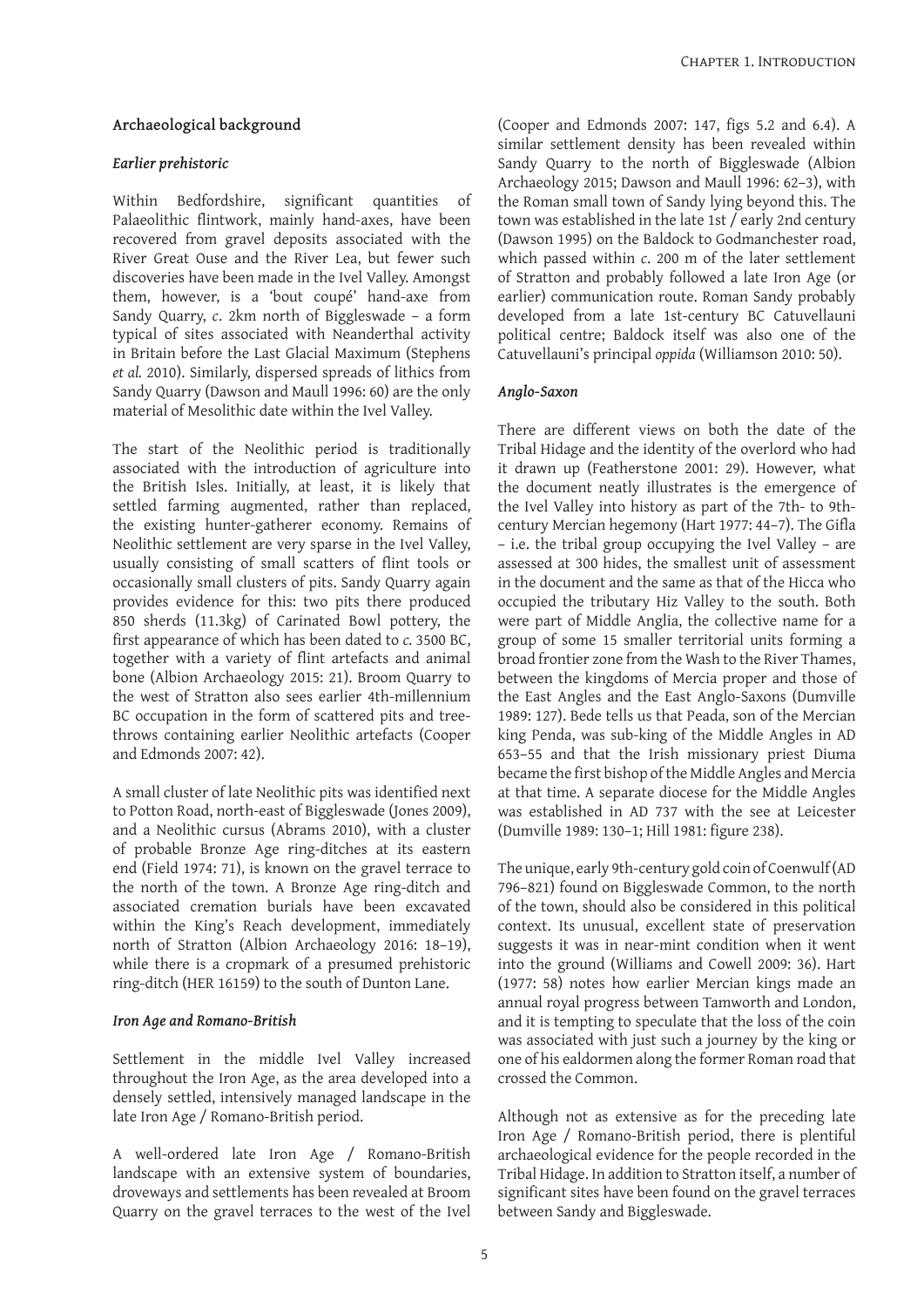Early Anglo-Saxon burials are known from the environs of the Roman town of Sandy, although the circumstances of their discovery during 19th-century railway building make it difficult to assess their significance and, in particular, their relationship to the earlier settlement. At least 13 Anglo-Saxon urns, dated to the 5th/6th centuries, and a number of other artefacts are known to have come from Sandy (Kennett 1970). There is little middle Anglo-Saxon evidence from the town, however, and by the late Anglo-Saxon period the focus of settlement had switched to the west bank of the River Ivel, close to the parish church. As a market and hundredal centre it was Biggleswade, rather than Sandy, that developed into the middle Ivel's only medieval urban centre.

Evidence for Anglo-Saxon settlement on the eastern margins of the ancient parish of Northill has been found at Ivel Farm (within Sandy Quarry), *c*. 2.5km north-west of Stratton (Albion Archaeology 2015). The settlement comprises a dispersed, north–south-aligned spread of sunken-featured buildings (SFB) and pits, covering a distance of *c*. 450m on the gravel terrace west of the River Ivel. Artefact dating indicates that the excavated part of the settlement, at least, did not survive into the middle Anglo-Saxon period. Further north within Sandy Quarry, late Anglo-Saxon settlement evidence includes a large timber building, fence lines, paddocks and rubbish pits. Hurdle linings preserved in a series of intercutting pits are likely to have been associated with flax processing or fish/eel trapping (Dawson and Maull 1996: 63–5).

At King's Hill (within Broom Quarry) in Old Warden parish, two prehistoric monuments became the focus for 7th-century activity in the form of a small community cemetery and a rectangular building, interpreted as a shrine or mortuary structure (Cooper and Edmonds 2007: 205–7, figs 6.5 and 6.6). A late Anglo-Saxon burial (radiocarbon-dated to cal. AD 878–938) was also inserted into another barrow, *c*. 500m to the north-west (Cooper and Edmonds 2007: 71). These remains lie *c*. 3.5km west of Stratton, on the west side of the River Ivel.

#### *Medieval*

A scheduled ringwork or castle sits on a low gravel island to the east of Brookland Farm, *c*. 350m west of the Ivel in Old Warden parish, surviving partly as a cropmark and partly as an earthwork. It has a circular platform, 30–35m in diameter and surrounded by two concentric rings of ditches, with two baileys on its western side. Limited investigation has suggested a 12th-century date for the structure (Addyman 1966; Petre 2012: 70– 1). The ringwork would have simultaneously controlled river traffic and an east–west routeway that led to a ford near Ivel Mill in the centre of Biggleswade.

#### **Historical background**

#### Paul Courtney†

A more in-depth version of this abridged section, fully cross-referenced to the primary sources, is to be found in Digital Appendix A2.

#### *Introduction*

Stratton and Holme were both hamlets or townships, each with its own field system, within the parish of Biggleswade, the manorial and parochial centre. It is hoped that setting Stratton in the context of this wider estate complex will shed more light on its development. A wider perspective should also partly compensate for the poor survival of early-modern manorial records, and especially the rarity of surviving deeds for all three townships in Biggleswade parish, a problem often associated with dependent townships. However, Bedfordshire is fortunate in the wide range of published primary sources, such as monastic cartularies, produced by the county historical society. The earliest map to cover the entire Biggleswade parish in detail is the tithe map of 1838, at which time all three townships were fully enclosed except for a few remnant strips in Biggleswade. This map does not give the separate township boundaries, but these can be readily determined from the pattern of land-ownership, field names (e.g. Holmside in Biggleswade), and the topography of the commons and field boundaries.

#### *Domesday estates*

The largest holder of land in Stratton at the time of Domesday Book was Ralph d'Isle, who also held land in the Biggleswade and Holme townships (Table 1.2). Archbishop Stigand of Canterbury held these lands in 1066. Both Stratton and Holme were chapelries of Biggleswade in the post-Conquest period, which suggests that all three townships were once closely linked manorially, presumably forming either a single estate or a fragment of an even larger estate.

It has been suggested on the grounds of township size that Stratton was the original centre of this estate and was replaced after the Conquest by Biggleswade (Dawson 1994: 131–3). The ecclesiastical organisation argues against this idea, however, as it would have been highly unusual for Stratton to slip from parochial to chapelry status. The smaller size of Biggleswade may reflect a degree of economic specialisation, with its emphasis on meadowland apparent in both Domesday and the Hundred Rolls. Domesday records meadow there for 10 ploughs and 5s income from hay; it should be noted that meadowland was often valued at six times the worth of arable in 13th-century extents. Domesday Biggleswade was assessed for geld at 10 hides compared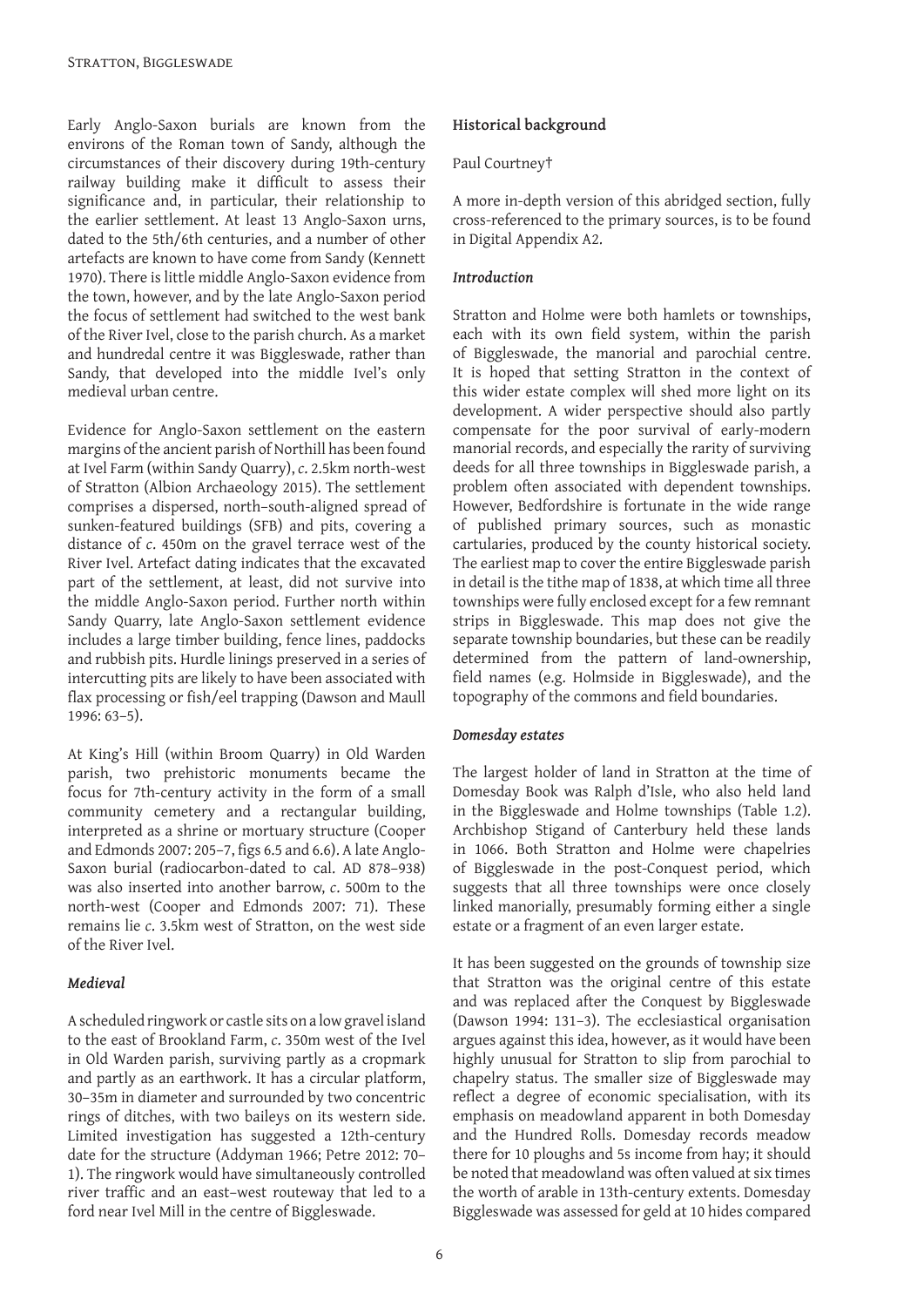| Biggleswade<br>10 hides          | Stratton<br>7 hides, 1 virgate                  | Holme<br>7 hides, 1½ virgates                               |
|----------------------------------|-------------------------------------------------|-------------------------------------------------------------|
| Ralph d'Isle 10h<br>(Ab Stigand) | Ralph d'Isle 4h<br>(Ab Stigand)                 | Ralph d'Isle 2h<br>(Ab Stigand)                             |
|                                  | Walter of Flanders 1 h, 1v<br>(Leofwine, thane) | Walter of Flanders 1h<br>(2 sokemen)                        |
|                                  | Walter Gifford 1h, ½ v<br>(3 sokemen)           | Wm of Eu 3v<br>(Aelfeva, Askell's man)                      |
|                                  | Countess Judith 3½ v<br>(Alwin, Edward's man)   | Hugh de Beauchamp 1v<br>(1 sokeman under Askell)            |
|                                  |                                                 | Nigel of Aubigny 1h, 1/2V<br>(7 sokemen)                    |
|                                  |                                                 | Countess Judith 1/2h<br>(Alwin-Edward's man)                |
|                                  |                                                 | Countess Judith 1v<br>(Godwin-Edward's man)                 |
|                                  |                                                 | Alwin, King's reeve 1½h<br>(Aelfric & Leofmer -<br>beadles) |

Table 1.2: Domesday lords (with their antecessors in 1066)

Table 1.3: Taxation and ploughs on Ralph d'Isle's Biggleswade estate in 1086

|             |    |  | Hides   Ploughlands   Tenant ploughs   Demesne ploughs   Demesne hides |    |
|-------------|----|--|------------------------------------------------------------------------|----|
| Biggleswade | 10 |  |                                                                        | 5½ |
| Stratton    |    |  |                                                                        |    |
| Holme       |    |  |                                                                        |    |

\* 'and could be an eighth'

with the 7¼ hides of Stratton and 5½ hides of Holme. It also had 5½ hides of land in demesne with 3 demesne ploughs and two mills, although some of this demesne, the tenantry of which comprised 7 villeins, 10 bordars and 3 slaves, may have lain in the townships of Stratton and Holme. As in some other counties, for example Huntingdonshire, the demesne was hidated and not tax-exempt. The ploughland has been a matter of long controversy. Roffe (2000: 149–65) argued that it was an assessment of the extent of the taxable arable (warland) made in 1086, with the intention of measuring the potential for increased future taxation or geld. Certainly, the close coincidence of figures for ploughs and ploughlands on the estate of Ralph d'Isle tends to suggest there was little or no hidden land, as is sometimes the case with land held by sokemen or freemen (Table 1.3).

Bordars were peasants with little or no land who largely subsisted through wage labour. The association of a

|  |  |  |  |  | Table 1.4: Recorded peasantry in 1086 (all estates) |  |  |  |  |  |
|--|--|--|--|--|-----------------------------------------------------|--|--|--|--|--|
|--|--|--|--|--|-----------------------------------------------------|--|--|--|--|--|

|                   | Biggleswade | Stratton | Holme |
|-------------------|-------------|----------|-------|
| Villeins          |             | 11       | 18    |
| <b>Bordars</b>    | 10          | 11       | 3     |
| Slaves            | 3           |          |       |
| Named (?free) men |             |          | 3     |
| Total             | 20          | 24       | 32    |

high proportion of bordars and slaves is typical of major manorial centres and represents the workforce on the demesne (Faith 1997: 70–5, 83–8). A high proportion of bordars is also found at Stratton, but these may have found work on the lands of the soke tenants there (Table 1.4). An association between high numbers of bordars/ cottagers and small manors, which were heavily reliant on paid labour, was noticed by Kosminsky (1956: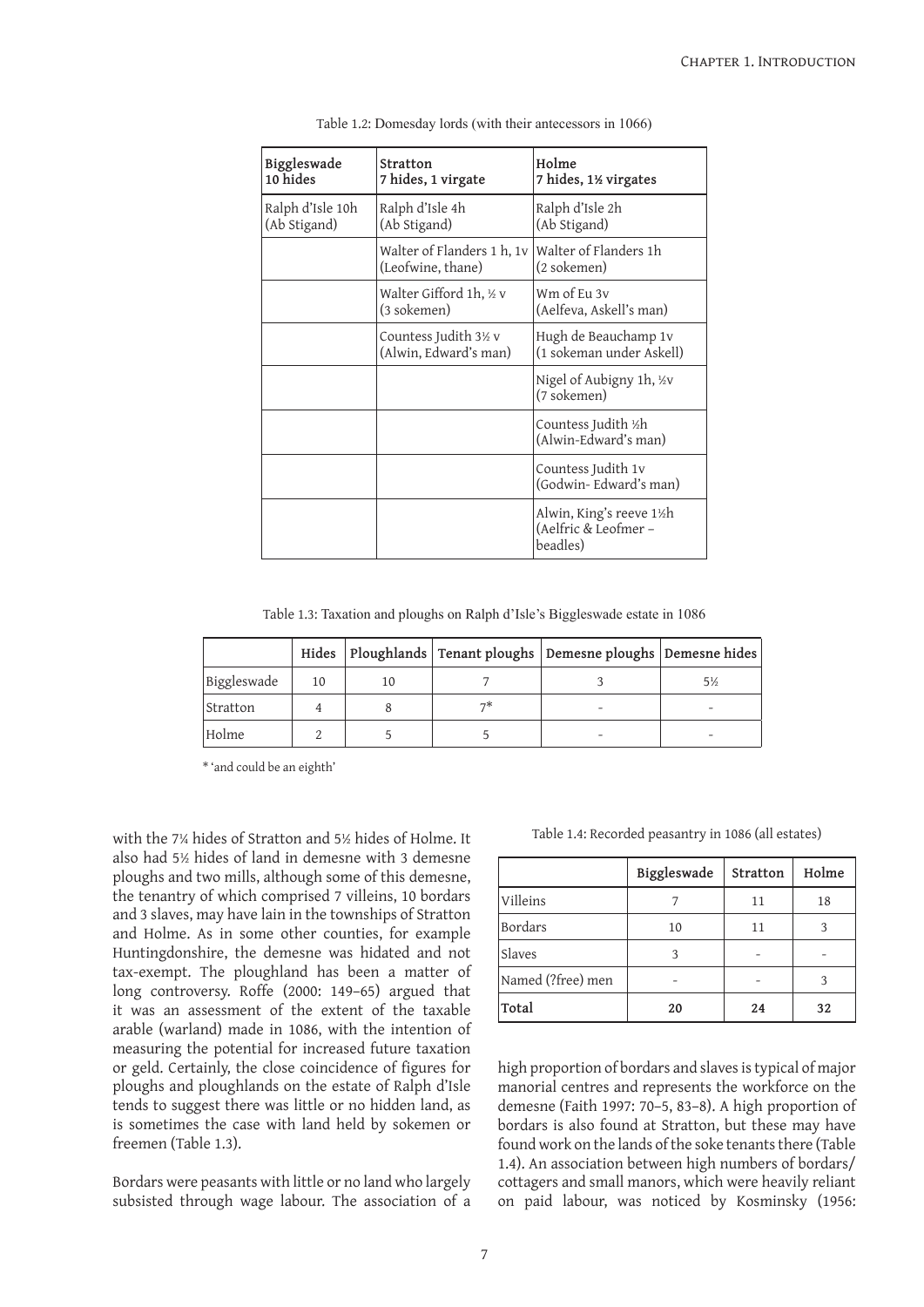256–82) in his classic study of the north Bedfordshire hundred rolls.

The structure of Domesday Book leaves little doubt that Biggleswade was the ancient caput of these three townships; less certain is whether it was once part of an even larger manor. Certainly, it gave its name to the hundred of Biggleswade, first recorded in Domesday Book. Hundredal meeting places could be on the edge of early territories rather than at their administrative centres, though there is no evidence to suggest that possibility here. In addition to the above-mentioned holdings, there were a number of small manors within Stratton and especially Holme. These all had in common the fact that they were held prior to the Conquest by sokemen or other freemen, all of whom seem to have had the right to sell or grant their lands. Sokemen are virtually absent from the three townships in the Domesday inquest, though this is most likely a reflection of the way Domesday was compiled – often ignoring free subtenants – rather than being due to their eviction (Walmsley 1968; Roffe 1990: 332). Even the 1066 figures may have underestimated the number of sokemen; for instance, the lands in Stratton of Leofwine, a thane, are likely to have been subtenanted.

Large numbers of the Bedfordshire sokemen appear to have held their lands from the crown in 1066 (Abels 1996: 20–2). Late-Saxon sokemen, in addition to paying rent or dues to a lord, were also often commended to a second lord who could act on their behalf in the courts; it was the successors of these commended lords who laid claim to the royal sokemen in Bedfordshire after 1066. This opportunistic slicing-up of the royal soke

resulted in many Bedfordshire estates or townships, including Biggleswade, having such a multiplicity of small manors in Domesday. The sokemen presumably found their freedom to sell their lands curtailed after the Conquest, though they probably continued to owe suit at the hundred court. Brown and Taylor (1989; 1991) have traced back some of the numerous moated homestead sites in north Bedfordshire, an area of dispersed woodland-pasture settlement, to Domesday soke holdings.

#### *Later manorial history*

#### *Biggleswade manor*

Henry I granted the manor of Biggleswade to Bishop Alexander of Lincoln in 1132 (Table 1.5). In 1215, King John granted the Bishop of Lincoln the right to have a weekly market and three to four days of fairs on all his manors. Henry III confirmed John's grant in relation to Biggleswade and Thame (Oxon) in 1227, and at the same time closed the market at Old Warden (Beds), a potential competitor to Biggleswade. A survey from *c.* 1220–28 records 54¾ burgages, held by 38 named burgesses, on the bishop's estate in Biggleswade, as well as two smithies and a 'place' or empty plot. An account roll of 1509–10 records 123 burgages paying a shilling each – £6 3s in total – with no decayed rents recorded. This growth is most likely to have taken place in the last three quarters of the 13th century, before the demographic crisis of the Black Death (Harvey 1991: 6–7). The absence of decayed rents in 1509–10 may indicate that Biggleswade was able to recover well in the late Middle Ages, taking advantage of its favourable

| Domesday Book fees | 13th-century fees   Manors/lands |                                       |
|--------------------|----------------------------------|---------------------------------------|
| Ralph d'Isle       | Bishop of Lincoln                | Biggleswade manor with hamlets        |
| Countess Judith    | Huntingdon                       | Stratton manor                        |
| Countess Judith    | Huntingdon                       | Sutton manor with hamlets             |
| Walter of Flanders | Wahull                           | Langford, Stratton and Holme<br>manor |
| Nigel d'Aubigny    | Abingdon Priory                  | Holme and Stratton lands              |
| Walter Gifford     | Pembroke                         | Millow, Dunton and Stratton manor     |
| Hugh Beauchamp     | Beauchamp                        | Holme (tenanted by Abingdon)          |
| William d'Eu       | Pembroke                         | Holme                                 |
| King               | King                             | Holme: sergeantry land                |

Table 1.5: Descent of Domesday Book fees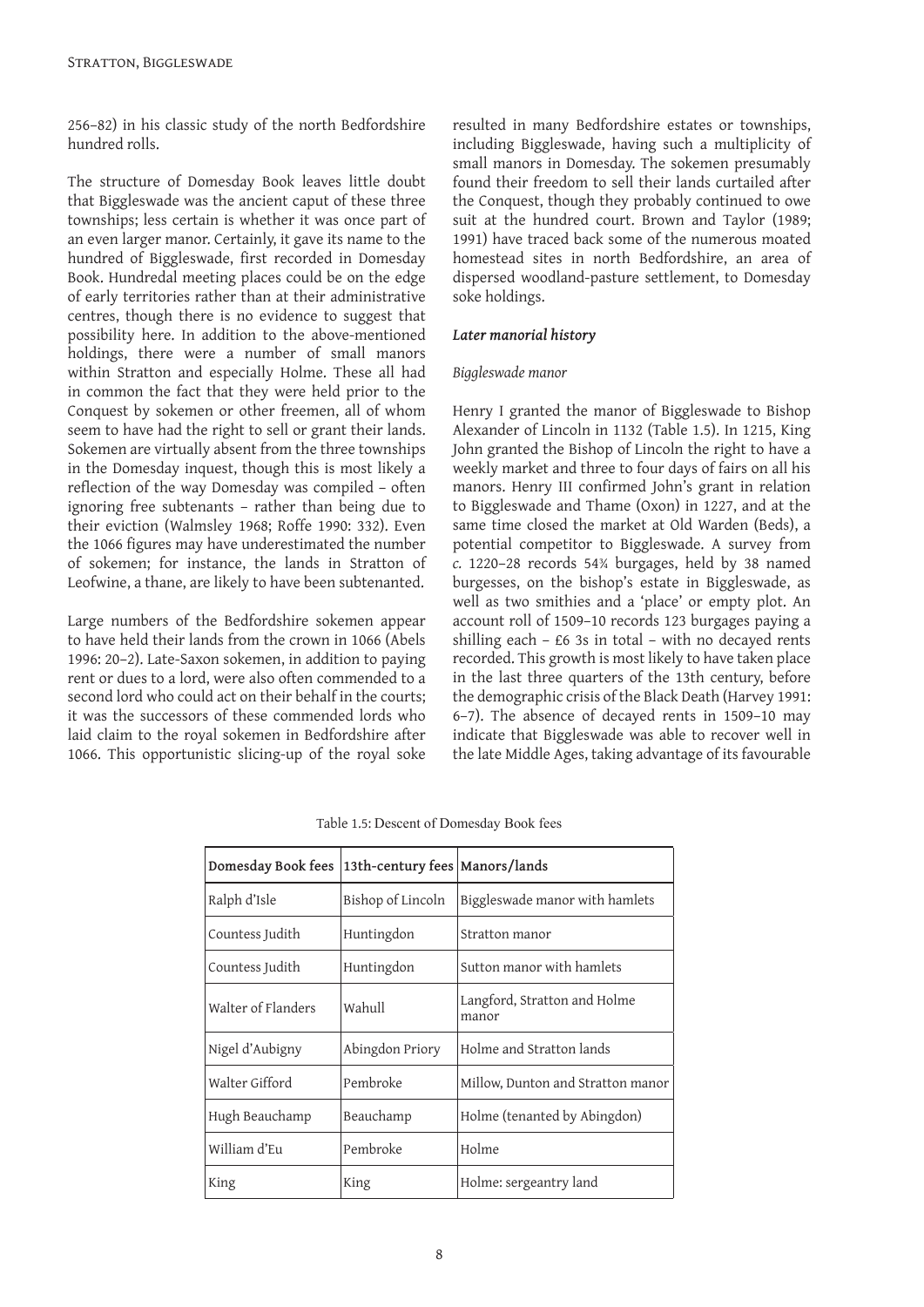location on the Great North Road with access to the London food market.

It seems likely that Biggleswade's urban development represents a deliberate attempt by the Bishop of Lincoln to capitalise on its role as a hundredal and market centre, favourably sited for commerce on a branch of the Great North Road. The place-name element *-wade* in 'Biggleswade' indicates a ford, while 'Stratton' derives from Old English elements meaning the settlement on the 'street', i.e. a Roman road (Mawer and Stenton 1926: 101–2). A field in the north-east corner of Holme township, adjacent to the Great North Road, bears the name Gallows Ditch (first documented in 1546); this presumably marks the site of a gallows, a reminder of the bishop's former juridical authority. The site marks the convergence of the bounds of Biggleswade, Holme and Stratton (Cole 1917: 139–41). The bishops' urban foundation at Biggleswade, like those of many secular lords, took advantage of a potentially favourable site and the growing population and economy in the 12th and 13th centuries (Britnell 1978; 1981; Beresford 1967; see Godber 1969: 50–62; Beresford and Finberg 1973: 65–6 for Bedfordshire). The only evidence of a formal charter is the claim in 1294 by the burgesses of Biggleswade that they could decide the inheritance of their burgages. The conclusions of an investigation ordered by the bishop are unrecorded, but freedom of inheritance is a major characteristic of burgage tenure and was the norm in post-medieval Biggleswade.

The bishop's manor of Biggleswade also included lands in Stratton and Holme (see below): the survey of *c*. 1220–28 notes 37 customary tenants holding 22 virgates in Biggleswade and 16 customary tenants holding 11¼ virgates in Stratton and Holme. A notable feature of the early 13th-century survey is the marked expansion of customary tenants from Domesday, when only seven villeins are recorded, implying, at most, seven standard holdings or virgates (commonly 20–40 acres (8–16ha) each). This would seem to imply that about 15 virgates of demesne were transferred to tenant use. Population expansion and partible inheritance probably accounts for the further population increase and subdivision of virgates. However, it is possible that the Biggleswade population was not as high as these figures suggest and that the newly tenanted demesne was largely taken up by burgage holders. Indeed, the offer of land in the open fields may have been one of the attractions to lure burgage tenants to settle.

In 1547, Bishop Henry of Lincoln exchanged the manor of Biggleswade with Edward VI for other lands. At this time, Biggleswade parish (including Stratton and Holme) was stated to have 550 housling people or communicants (Brown and Page-Turner 1908: 6–7). In 1563, 166 families are listed in the bishop's returns for the parish, including Stratton and Holme.

#### *The Huntingdon manors: Sutton and Stratton*

The lands held by Countess Judith, the Conqueror's niece, formed the honor of Huntingdon in the 12th and 13th centuries; the honor was dismembered through forfeitures in the 14th century (Farrer 1923–25: ii, 296–301). The Huntingdon estate had two separate manors, with lands intermingled with the Biggleswade estate: some of these lands may have been acquired from another post-Domesday lord, thus explaining the overlapping manorial organisation in Stratton. The manor of Sutton had attached hamlets in Stratton, Holme and Potton, and passed through several families in the 12th and 13th centuries (Farrer 1923–25: ii, 383–7; Page 1912: ii, 247).

The subsequent history of Stratton 'hamlet' is obscure, although the Enderbys (see below) appear to have held it in the 15th century. Account rolls of 1425–27 upon the death of the Earl of Westminster, then the feudal overlord of Sutton manor, record two tofts, two orchards and 40 acres (*c.* 16ha) of arable in Stratton. This closely coincides with the statement of a 1488 inquisition upon the death of Richard Enderby that the same holding then comprised a capital messuage and 40 acres.

There was also a separate Stratton fee in the honor of Huntingdon, held in 1242–43 as one knight's fee by Robert del Hoo, who married Amia Rikespald. The 1297 taxation indicates that Stratton manor was held by Margaret Rikespaud, who in 1322 granted a messuage, 2 carucates and 28 acres (11ha) of land, 12 acres (5ha) of meadow, and £3 15s 6¼d of rents in Stratton, Millow, Dunton, Biggleswade, Holme and Potton (clearly held of several manors) to William Latimer. The fact that this was done by foot of fine suggests that she did not hold by knight's tenure. In 1381, upon the death of William Latimer's grandson, the manor of Stratton comprised 160 acres (*c.* 65ha) of arable worth 26s 8d per annum, and rents of assize of 33s 4d.

A number of de Strattons, presumably free peasants, appear in such sources as charter-witness lists from around 1200, though it is far from clear that this was a surname at this stage as opposed to statement of the place of habitation. John de Stratton, a free peasant who held lands in Stratton in 1276, and Matilda de Stratton, listed under Holme in the 1297 taxation, are potential ancestors (Fowler 1919: 15). John de Stratton is recorded as being a yeoman of the Black Prince in the years 1359– 64 (Emmison 1944), rising from the peasantry (albeit the highest stratum) to high office probably as a reward for military service during the Hundred Years War, first under the Black Prince and then Richard II.

The inheritance of the manor of Stratton in 1403 by John Neville (Baron Latimer) reunited Sutton and Stratton manors in the same hands again. The Enderby family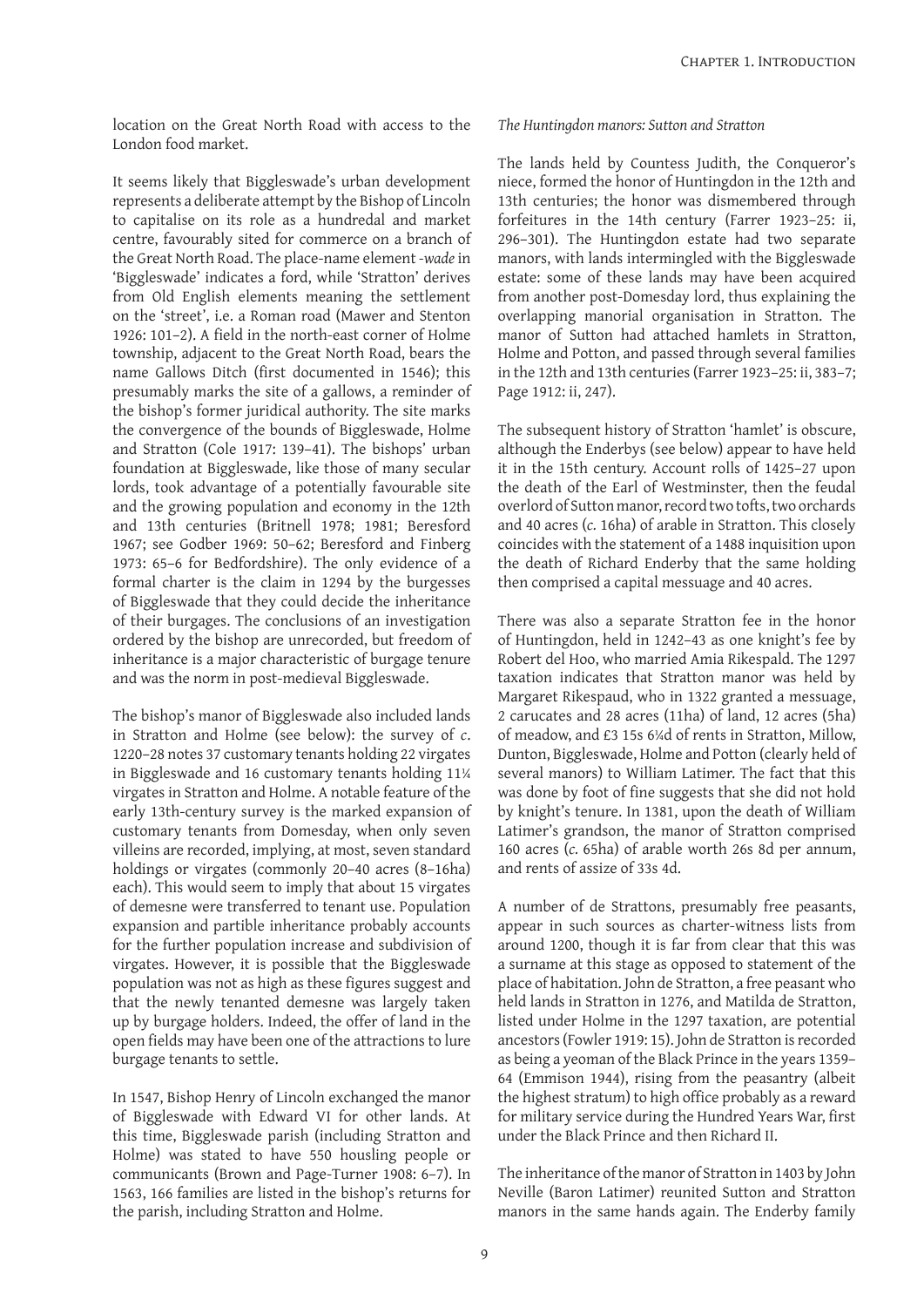was leasing the manor in the 1390s, and acquired it in perpetuity sometime between 1412 and 1427, appearing to have dwelt actually in Stratton. An estate that was granted in 1450 to John and Maud Enderby of Stratton comprised a messuage, two tofts called 'Whitbredes', 200 acres (81ha) of land and 20 acres (8ha) of meadow in Stratton and Holme; it is clear that these lands were held freely, but the lordship to which they were attached is not clear. The Enderby family thus dominated Stratton through both their manorial possessions and their permanent residence there. The manor passed by marriage to the Pigott family in the 16th century before being sold to the Andersons in 1588, whose chief residence was at Eyworth, Bedfordshire. The freehold of the above lands, and probably the customary tenants, appear to have been acquired by Sir Edmund Anderson II prior to his death in 1638; certainly the 1838 tithe map and accompanying apportionment indicates that the manor of Biggleswade no longer had any lands in Stratton. In 1764, the Stratton estate was purchased by the Barnetts, who were the chief landowners in the 19th century (Page 1912: ii, 211; Webb 1985); the smaller 'Sunderland' estate in Stratton was held in 1838 by Sir George Cornwall and the Rev. Arthur Annesley.

#### *Ecclesiastical organisation*

For the purposes of ecclesiastical governance in medieval England, dioceses were subdivided into archdeaconries, which in turn were subdivided into rural deaneries, groups of parishes similar in size to hundreds or wapentakes. The origins of this system are unclear, but it appears to have evolved in the late 11th or 12th century and was recorded in the *Taxatio Ecclesiastica* of 1291. The boundaries of the archdeaconries and rural deaneries in eastern England generally corresponded with units of the secular local government hierarchy (Winchester 1990: 69–75). In accordance with this pattern, the archdeaconries within the diocese of Lincoln mostly corresponded with shire boundaries, as was the case with the Archdeaconry of Bedford; there was also a close correspondence between the rural deaneries and hundredal boundaries in neighbouring Huntingdonshire (Huxley-Robinson 1992: 11, figs 1–2). However, the situation in Bedfordshire was quite different (Godber 1969: 37, figure 11), and it is likely that the residual influence of early minster church territories was a determining factor in the establishment of the boundaries of the rural deaneries.

The middle Anglo-Saxon minster at Elstow was centred on a *parochia* whose boundaries were later preserved in the rural deanery of Bedford (Haslam 1986). Similarly, the rural deanery of Fleete may represent the territory of Flitton minster, for which late 10th-century documentary and archaeological evidence exists (Crick 2007: 91–100; Wardill and Shotliff forthcoming). Eastern Bedfordshire – essentially the drainage basin of the Ivel

Valley – was covered by the rural deanery of Shefford, at the centre of which lay Biggleswade. It is tempting to see this rural deanery as an echo of the boundaries of a minster *parochia* centred on Biggleswade.

There can be little doubt that Biggleswade already had a church at the Conquest, despite the lack of explicit documentation: the question is whether it was a minster church. There is little in the current street plan of Biggleswade to indicate the presence of a former minster precinct, but the church is perched over the River Ivel near an important early east–west routeway – a common topographical location for a minster church. Archaeological work within the graveyard identified four phases of burial, with the graves on a variety of alignments (Jones 2009; Winter 2009: i): this suggests a prolonged period of use, although without radiocarbon dating the longevity of the sequence remains unknown. There are also reports of undated burials 100m south of the present-day graveyard; again, it is unknown whether or not these represent burials within a wider minster precinct that subsequently shrank under the pressure of urban development.

In 1132 the church was granted to the Bishop of Lincoln as a prebend to support one of the cathedral canons, a fate of many old minsters (Blair 2005: 364). The fact that Biggleswade was held by Archbishop Stigand in 1066 may also be an indication of its value, given his reputation for acquiring personal wealth at the expense of the church: Smith (1994: 206) estimates that at least one third of his landed interests were accumulated from ecclesiastical houses. Domesday Book records Stigand as holding 361 manors, the great majority in East Anglia but with seven estates in Bedfordshire, including Biggleswade and the largest manors in Stratton and Holme.

The appointment of vicars to serve the church of Biggleswade is recorded from 1277 onwards, and Biggleswade is recorded as the most valuable church in the Ivel Valley in the late 13th-century *Taxatio Ecclesiastica*. In 1379, the clerical poll tax records a rector (Robert de Stratton) as well as a vicar and eight chaplains (one of whom presumably served Stratton), indicating a collegiate structure; this may reflect its pre-Norman status as a minster, or it may have been a 12th/13th-century attempt to provide for an expanding urban population.

Among the sources of income specified for the vicar was the right to any gifts made to the 'trunks' or coffers of Stratton and Biggleswade, implying the existence of a chapel at the former (*Rot. Graves* (Davis 1925: 209)). In 1317, Thomas de Northfleet, a canon of St Paul's, left money for the repair of the chapel of St Mary in Stratton; a papal indulgence was granted to those who gave alms towards the repair of the chapel. There is no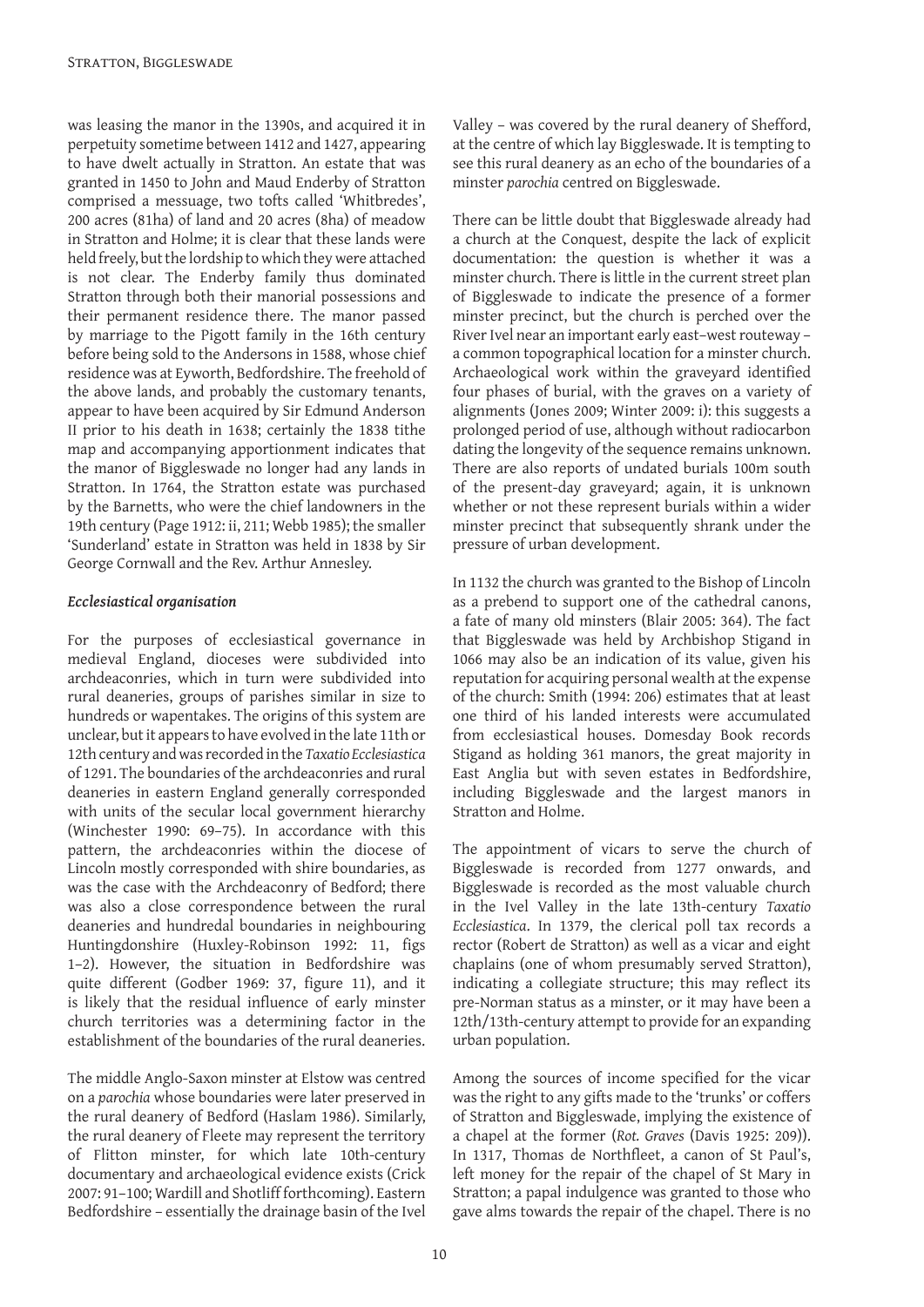contemporary evidence, however, that the chapel of St Mary had any burial or baptism rights.

#### *Economy and demography*

#### *Medieval economy and social structure*

In the absence of any agricultural accounts for the Middle Ages, the most revealing document for the agrarian economy is the taxation on moveables. Uniquely, the local rolls of assess for 1297 survive for several of the Bedfordshire hundreds and towns, listing crops, stock and other moveable goods. Furthermore, they have been published in translation by Gaydon (1959). The rolls, however, present several problems. The returns for crops and livestock are clearly too low to be realistic (Gaydon 1959: xx–xxi, xxxi), leading Willard (1934: 84–5) to suggest that the crop figures only included crops available for sale after allowance for subsistence. Meanwhile Gaydon suggests that evasion is the explanation for the unrealistically low livestock figures. The taxation data, while a valuable source, still needs to be used with caution.

The roll for Biggleswade vill only partially survives, while Holme has been combined with Astwick. Nevertheless, a few features clearly emerge about the rural economy of the Biggleswade estate. The most important crops in Biggleswade, both on the bishop's demesne and on the tenants' lands, were rye and drage (an oats/rye mixture) and barley; no mention is made of wheat. Hay and/or straw are also listed on the demesne (10s of hay) and on three out of eight peasant holdings; Domesday valued the hay on the d'Isle manor of Biggleswade at 5s. This cropping regime seems to reflect Biggleswade's geology, with its alluvial and gravel soils. The demesne had 30 sheep and 10 lambs, while the largest of the tenant flocks recorded comprised 16 sheep and 4 lambs, though these are likely to be gross underestimates given what is known of medieval stocking rates in general.

By contrast, Stratton's roll survives in full. The manorial lord William Latimer is listed under Sutton, where he has the highest valuation of the surviving rolls at £25 4s 6d and a sheep flock of 91 'muttons'. The demesne in Stratton appears to be held at this date by Margaret Rikespaud and is valued at £3 5s 2d. Wheat predominates in Stratton, followed by drage and only small amounts of rye, which may suggest richer soils. Hay is only noted (valued at 2s) on the holding of Margaret Rikespaud, although hay and/or forage are recorded on some of the larger holdings. No sheep are mentioned at all on Margaret's holding, and the largest tenant flocks were 11 ewes with 4 lambs and 12 ewes with 4 lambs respectively. The pattern in Holme and Astwick is similar. Peas were grown on most holdings across all three townships, while mares, cows and oxen are also widely recorded. Although few medieval manorial account rolls survive from Bedfordshire, analysis by Campbell *et al.* (1993: 46, 54, 68) suggests that at least the eastern fringes of the county lay within the area regularly supplying London with grain in the late 13th and early 14th century.

Analysis of the 1297 taxation reveals a binary distribution of wealth within Stratton and its neighbours (Tables 1.6 and 1.7). This undoubtedly reflects the basic division evident in Domesday between villeins and sokemen, although the distinction had no doubt become more complicated in the interim due to an emerging land market and manorialisation. A dower agreement of 1508–09 for Anne Enderby indicates that some of the holdings in Stratton manor, almost certainly free or sokeland, were over 100 acres. The largest customary

Table 1.6: Analysis of the 1297 taxation in Stratton

|                  | $\leq 10s$ |    |  | 10s-14s 11d   15s-19s 11d   20s-29s 11d   30s-39s 11d | >40s |
|------------------|------------|----|--|-------------------------------------------------------|------|
| Bishop's tenants |            |    |  |                                                       |      |
| Other tenants    |            |    |  |                                                       |      |
| 'Total           |            | 15 |  |                                                       |      |

Table 1.7: Analysis of 1297 taxation in various vills

|                   | ~10s | $10s - 14s11d$ | $15s-19s11d$ | 20s-29s11d | 30s-39s11d | >40s |
|-------------------|------|----------------|--------------|------------|------------|------|
| Holme and Astwick |      | 10             |              |            |            |      |
| Biggleswade       | -    |                |              |            |            |      |
| Stratton          |      | 15             |              |            |            |      |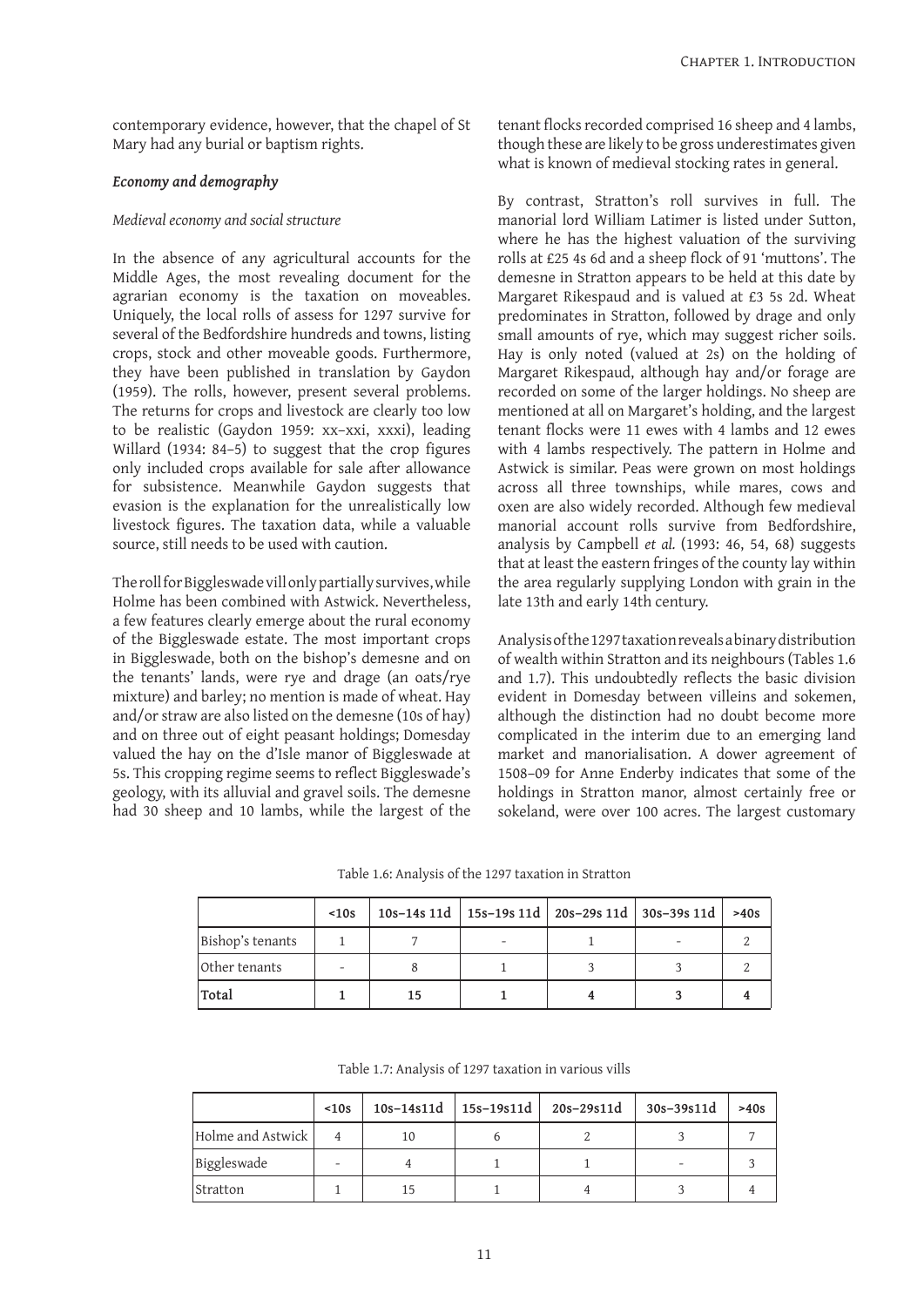|                   | 1309               | 1332            |
|-------------------|--------------------|-----------------|
| Biggleswade       | 37 (£6 12s 0d)     | $39$ (£5 2s 6d) |
| Stratton          | 21 (£2 5s $8\%$ d) | 29 (£2 9s 8½d)  |
| Holme and Astwick | $24$ (£3 17s)      | $34$ (£3 9s 4d) |

Table 1.8: Lay subsidies: number of tax payers with assessment

Table 1.9: Taxation rankings of Stratton within Biggleswade hundred

|                    | 1309   | 1332  |
|--------------------|--------|-------|
| Wealth             | 13     | 14    |
| No. of taxpayers   | $12 =$ | $9 =$ |
| Total no. of vills | 14     | 15    |

tenant (i.e. a villein) of the bishop in Stratton was Geoffrey Palmer, whose estate was valued at 39s 8¾d and who was a resident of Stratton.

#### *Taxation rankings and demography*

In 1297 Stratton was ranked 11th out of 15 taxation vills in Biggleswade hundred in terms of monetary assessment. Unfortunately, the lists of taxpayers are incomplete for several vills. Tables 1.8 and 1.9 summarise lay subsidies for the years 1309 and 1332 (Hervey 1925: 68, 112), in which Stratton was ranked, on numbers of taxpayers, equal 12th out of 14 vills in the hundred, and equal 9th out of 15 vills respectively. No records survive for Biggleswade or Stratton from the 1377, 1379 or 1381 poll taxes. In the 1334 lay subsidy, Stratton was assessed at £2 13s 8d, ranking 14th out of 15 vills in the hundred (Glasscock 1975: 1–2).

The *Nonarum Inquisitiones* of 1342 record contraction of arable lands in 49 out of 111 vills in the county. However, only two vills out of ten in Biggleswade hundred – Potton and Tempsford – had any reduced arable (*frisc*) recorded (Baker 1970), just as there is evidence elsewhere for increased leasing of demesnes

and for a growth in pastoral farming in the later Middle Ages. However, Bedfordshire did not experience much late medieval or Tudor enclosure, and deserted villages are rare. Lay landlords who kept a proactive interest in their lands were able to increase their wealth in the 15th century, even though Bedfordshire slid down the rankings of richest counties between 1334 and 1515. Its population recovered slowly after the 14th-century crisis compared to other areas, and as late as 1563 may not have exceeded that of 1334 (Harvey 1984: 178–92; Cornwall 1959: 264).

Unfortunately, the detailed returns from the 1524/5 lay subsidies do not survive for Biggleswade hundred. Total hundred returns suggest it fell midway in wealth between the poorer north-west of the county and the rich Chiltern edge (Sheail 1998: i, 61–2; ii, 9–11). In 1666, 98 out of 168 households listed in Biggleswade had only one hearth, compared to 9 out of 20 in Holme and 4 out of 18 in Stratton (Table 1.10). Of the 168 Biggleswade households, 50 were excused (discharged) from paying tax on grounds of poverty and a further five for being empty. The reduction of households from 168 to 151 in Biggleswade between 1666 and 1670 is probably due to evasion or recording differences rather than any real decline (Table 1.11). However, in the case of the 1670 hearth tax for Holme it is explicitly recorded that seven 'several habitations' had been pulled down before Lady Day 1669. The published 1670 hearth tax recorded 15 tax payers in Stratton as well as two persons receiving constant alms who were exempt from the tax (Marshall 1933: 78). The 1670 hearth tax listed 56 hearths in total in Stratton, of which 17 belonged to Sir John Cotton.

Using a multiplier of 4.25, the 1670 tax suggests a population of 72 in Stratton and 60 in Holme, or 132 combined. These figures can be compared with those of 80 and 64 (144 combined) recorded for the two townships in the 1801 census (Table 1.12). Stratton and Holme experienced a slight estimated population growth of 9% between 1670 and 1801. However, this was during a period of marked general increase in population. Marshall, using the same 4.25 multiplier on the 1670 figures, estimated an overall increase in Bedfordshire population of just over 60% between 1670 and 1801 (Marshall 1933: 13–14). However, he made an

Table 1.10: 1666 hearth tax statistics

|             | Households listed |     | Discharged/empty<br>households | Hearths, inc. exempt | One-hearth<br>households |
|-------------|-------------------|-----|--------------------------------|----------------------|--------------------------|
| Biggleswade | 168               | 113 | 50/5                           | 339                  | 98                       |
| Stratton    | 18                | 15  | 2/1                            | 61                   |                          |
| Holme       | 20                |     | $3/2*$                         | 47                   |                          |

\* one forge and one newly built house not charged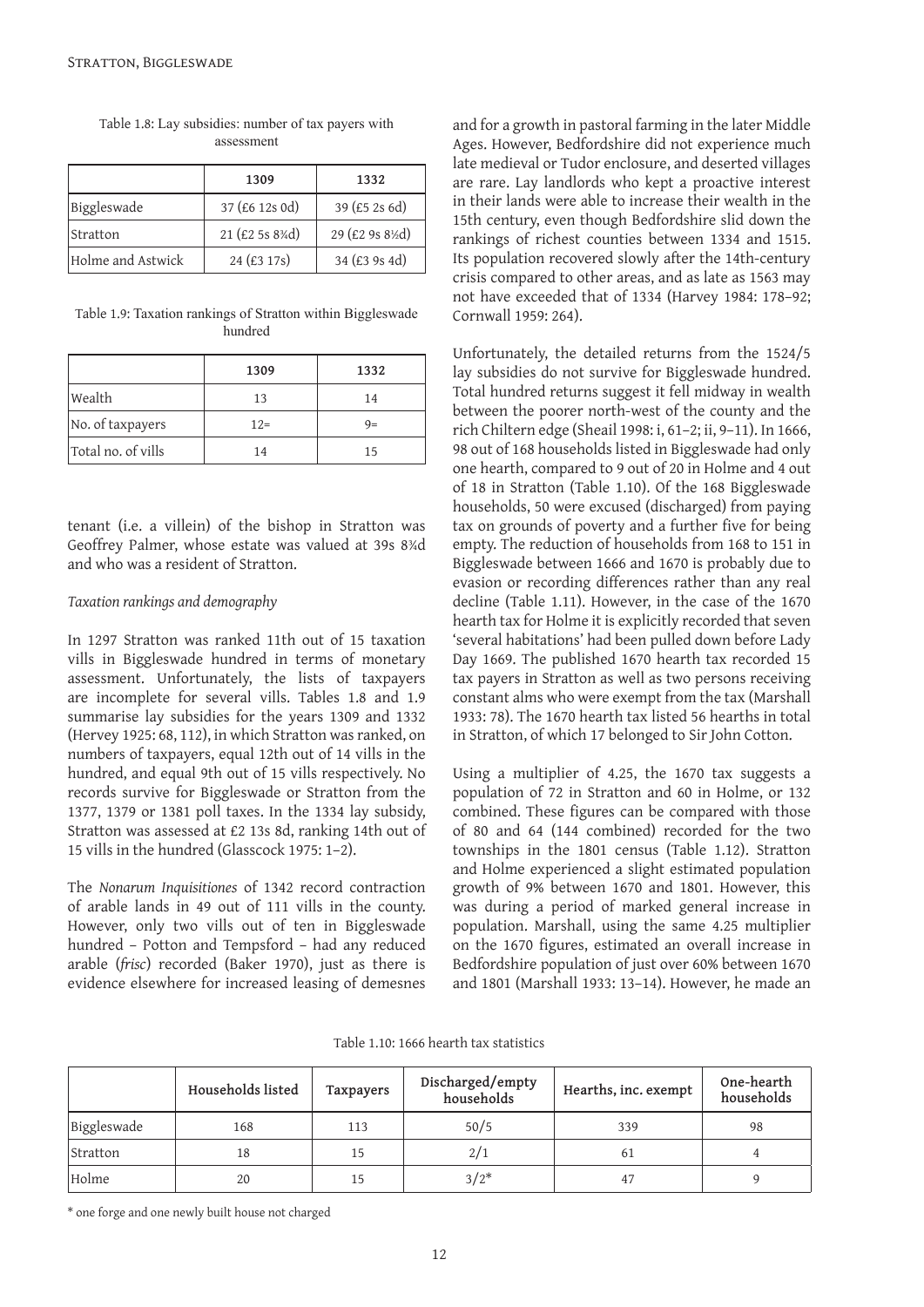|             | Households listed* | Taxpayers | Receivers<br>of constant<br>alms | Discharged<br>households | Hearths** | One-hearth<br>households | Population<br>estimate |
|-------------|--------------------|-----------|----------------------------------|--------------------------|-----------|--------------------------|------------------------|
| Biggleswade | 151                | 125       | 15                               | 11                       | 311       | 70                       | c.642                  |
| Stratton    | 15                 | 15        |                                  |                          | 56        |                          | c.72                   |
| Holme       | 14                 | 10        |                                  |                          | 33        |                          | c.60                   |

#### Table 1.11: 1670 hearth tax statistics

\* includes those on constant alms

\*\* includes those exempted from tax

Table 1.12: 1801 census statistics

|             | 1801 houses $ $ | 1801 empty houses |     | 1801 families 1801 population |
|-------------|-----------------|-------------------|-----|-------------------------------|
| Biggleswade | 298             |                   | 241 | 1650                          |
| Stratton    |                 |                   |     | 80                            |
| Holme       |                 |                   | 12  | 64                            |

error in taking the 1801 population figure for Stratton as the combined figure for both Holme and Stratton, thus suggesting a falling population (Marshall 1933: 27, 78).

#### *Stratton*

A foot of fine of 1199–1200 relates to land lying in the North and South Fields of Stratton. However, only one other reference naming a field in Stratton has been found – a deed relating to land in Stratton's North Field in 1336–37 (Fowler 1919: 20). It thus seems likely that it had a two-field system like Holme, though the evidence is not conclusive. Surveys of the manor of Stratton were made during the reign of James I (i.e. 1603–05) and in 1639; these surveys have unfortunately been lost, but both documents are said to have been made with a view towards enclosure, implying that the township was still unenclosed in 1639. The inquisition post-mortem of Sir Edmund Anderson II (d. 1638) refers to land in the South Field (formerly Ash Field), which may be a further indication of open-field survival. In 1802, Stratton was said to be fully enclosed except for 2 acres belonging to Lord Spencer; this can be identified with the 3 acres (*c.* 1ha), tenanted by Mr Rudd, which were said to lie in Stratton field in the 1722–44 survey.

The medieval documentation sheds little light on the layout of the village. As noted above, a chapel and an adjacent cottage (granted to Harrold Priory) are documented. In 1275, a coroner's court recorded that Robert le May of Stratton died while digging with a pickaxe into the wall of a building in William le Bole's courtyard, in order to demolish it. Unfortunately, the wall collapsed upon him and he died two days

later (Hunnisett 1961: 64). The Huntingdon manor of Stratton almost certainly had a manor house in the village by this time, perhaps even with a late Anglo-Saxon antecedent, though it was probably occupied only on an occasional basis by its early lords. In the late 13th and early 14th century it was held by Margaret Rikespaud, but probably not by knight's tenure.

The Enderby family's acquisition of the main Stratton manor around the end of the 14th century seems to have marked the transition to a permanent lord living in the village (Hervey 1925: 115–16). The larger of the two moated sites in Stratton was probably the site of the main Huntingdon manor of Stratton; the more northerly moat may perhaps have been associated with the Sutton sub-manor in Stratton, though this is far from certain. The exchequer reported in 1568 that a labourer digging in a tenement called the Well Yard in Stratton had found a hoard of gold coins, including 36 nobles, 13 half-nobles and a single quarter-noble. The treasury noted the finding of a further coin hoard in 1770, which came from the former site of Stratton manor as it stood in 1636.

The 1838 tithe map shows Stratton House lying within its park, with an outlying huntsman's house and kennels behind a hedge. The lodge later became Kennel Farm and was described as 'mainly built of timber with thatched and tiled roofs' in a 1910 sales catalogue, though it had largely been rebuilt by 1930 (Webb 1985: 14). Both the Stratton moats had been turned into copses by 1838. Lines of trees in the landscape look as though they were positioned to improve the view from the mansion as well as act as wind breaks. Beyond the park, the rest of the Barnett estate was divided between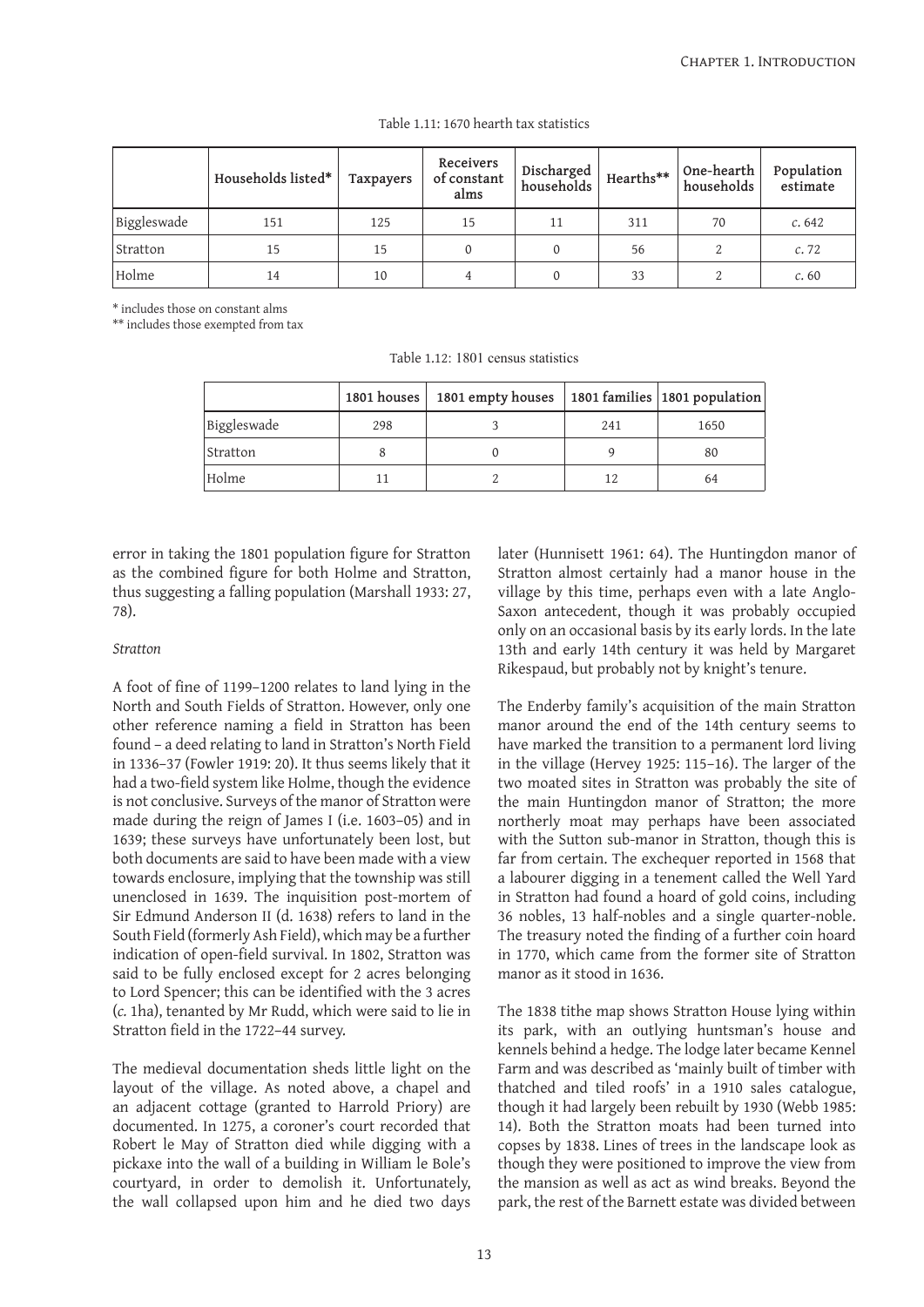|          | 1600-24                  |                          |    | $1625-49$   $1650-74$   $1675-99$   $1700-24$   $1725-49$   $1750-74$   $1775-99$ |  |
|----------|--------------------------|--------------------------|----|-----------------------------------------------------------------------------------|--|
| Holme    | $\overline{\phantom{a}}$ | $\overline{\phantom{a}}$ |    |                                                                                   |  |
| Stratton |                          |                          | 10 |                                                                                   |  |

Table 1.13: Numbers of Holme and Stratton wills 1600–1799

four tenant farms, with two further farms on the 'Sunderland' estate. Stratton manor had a water mill in 1436, but it is not otherwise recorded.

#### *Conclusion*

Very little research has been done on early modern agriculture in Bedfordshire. This no doubt reflects the fact that few probate inventories have survived, though a surviving suite from the Jacobean period has been published (Emmison 1938). Apart from the dispersed settlement area of the north, the county was dominated by a champion landscape of villages and Midlands-style open fields. Enclosure was mostly late, achieved by Acts of Parliament in the late 18th and 19th centuries (Batchelor 1813: 217–75; Stone 1794: 25–7). Bedfordshire seems to have been a prosperous county of mixed agriculture in the early modern period, with London providing an important market. In the early 18th century, Daniel Defoe noted its export of wheat and barley malt to London as well as the shipping of wheat from Bedford to King's Lynn and on to the Netherlands. He also recorded the importance of the lace and strawhat-making industries in maintaining prosperity in Bedfordshire. One branch of the Great North Road ran through Biggleswade, which was an important droving route to London, bringing livestock from the grasslands of the Midlands and the fen country (Cole and Browning 1962: (2), 113, 123, 130).

A published collection of Bedfordshire inventories for the years 1617–20 suggests that cereals were the dominant crops, with a few pulses and flax. Yeoman farmers commonly held 20–30 cows and 50–60 sheep, the latter folded in the open fields. Thomas Stone in 1794 noted the fattening of calves for the London veal trade in the south of the county, a practice which Thomas Batchelor in 1813 stated as being concentrated in the Biggleswade area. Stone also noted the importance of butter production in the southern part of the county, again for the London market. By contrast, Batchelor noted dairying as being concentrated in the Woburn and Ampthill area in the west of the county (Stone 1794: 28–9; Batchelor 1813: 525–6). After the coming of the railway in 1850, market-gardening became a major part of the local agrarian economy. An article in the *Biggleswade Chronicle* of 25 July 1947 reported that a lot of flax used to be grown on Stratton Farm, and that some of the pits used for retting could still be seen.

The desertion of Stratton and shrinkage of Holme seem linked to improvement of the landscape in the 17th and 18th centuries. Both townships had resident lords and developed into 'closed' villages, where the lord had a great deal of social and economic power. Such closed villages tend to be marked by their tight control of settlement laws, a lack of squatting, and an absence of non-conformist chapels (Holderness 1972; Mills 1980).

The dating of enclosure and desertion in Stratton is unclear. The 1670 hearth tax suggests that the main process of village desertion post-dates this document, though it may already have been underway. By 1801, the census suggests that the number of tenant houses in the township had halved since 1670. Table 1.13 analyses the chronological distribution of wills in the Bedfordshire Records Office index assigned to Stratton and Holme. Unfortunately, it is uncertain how much this pattern reflects the extent to which wills were differentiated from Biggleswade, the site of the parish church, while the pattern of wills may also be a reflection of social and age structures rather than overall population. If it is real, the post-Restoration increase in will-making may reflect increased prosperity and an increased use of wills.

The pattern of Stratton wills (Table 1.13) is suggestive of a gradual decline in the population from the end of the 17th century to the middle of the 18th century, though these patterns should be treated with caution. Nevertheless, the Cotton family would seem to be the likely candidates for the remodelling of Stratton into a classic estate landscape in the late 17th or early 18th century, although it may have taken several decades to achieve. Certainly, the account given by the Lyson brothers indicates a long-term policy of buying out freehold and copyhold tenancies. The former Stratton Hall Farm (listed Grade II and now a hotel), with its 17th-century timber element, may represent a sole survivor from the original village layout.

There is no indication that Stratton and Holme were particularly struggling in the later Middle Ages or early modern period. Nevertheless, they were subsidiary townships to a large manorial and hundredal centre, as a result of which they were small in size and population. This was probably a major factor in facilitating both enclosure and depopulation, though these are not inevitably linked (Yelling 1977: 51–2, 218). The most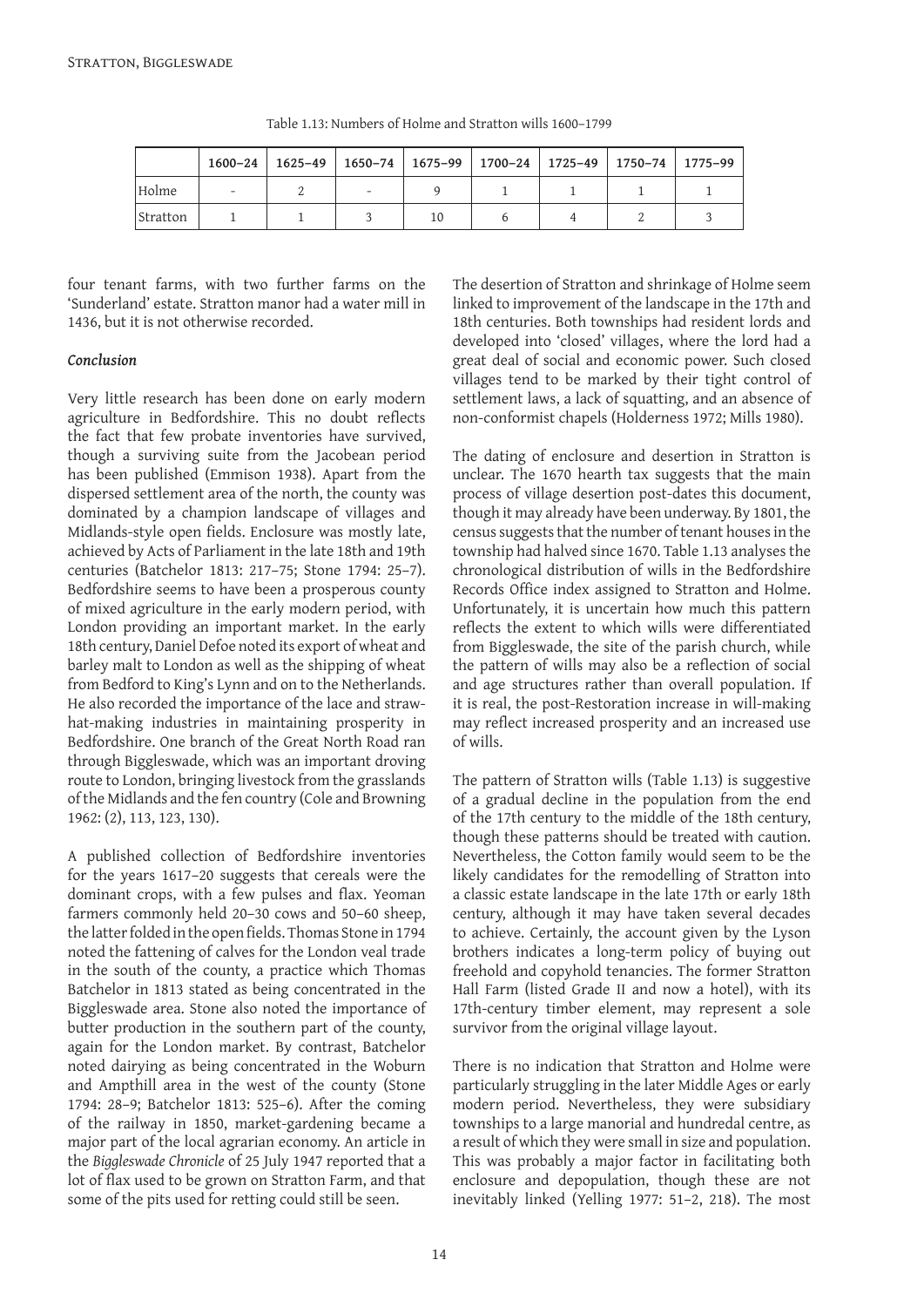important factor of all in their desertion appears to be the motivation of individual resident-landlords in both Holme and Stratton. Despite the complex medieval lordship patterns, ownership was split by the early modern period between the enclosers and a single lesser landlord in each township. The social structure and ownership patterns are difficult to work out in detail, but there appear to have been a number of large farms already in existence in both Holme and Stratton. These probably owe as much to their origins as large soke holdings as to the later land market. Consolidation of the townships into large and mostly compact estates was thus made relatively easy. At the other end of the spectrum, at least in Holme, there appear to have been a number of relatively small landholders, whether genuine cottagers or small copyholders, who were vulnerable.

Landlords consolidated and enclosed their estates for a mixture of economic and aesthetic reasons (Clay 1985: 177–85). There has been a long debate, indeed since the time of early modern enclosures, as to what effect enclosure had on the cottagers and rural poor. The most comprehensive recent reassessment by Snell (1985: 138–227) came to the conclusion that cottagers did indeed suffer overall through both loss of common rights and the paucity of wage labour. In some areas the impact of enclosure was undoubtedly mitigated by opportunities for wage-work in industry, but this was not the case for males in the Biggleswade area. In both Holme and Stratton, enclosure seems to have led to the disappearance of the small copyhold farmer from the landscape, while cottage tenants disappeared entirely from the landscape of Stratton. The 1838 tithe apportionment still records that some Biggleswade cottages had rights of common, but the post-enclosure landscape was dominated by large consolidated tenant farms, no doubt seen as a better long-term investment by the landowners. It also seems likely that there was a shift after enclosure, at least initially, towards more grass for dairy production for the London market.

The destruction of cottages was probably also encouraged by a desire to escape the imposition of poor rates. Thomas Stone in 1794 noted, 'There is a scarcity of comfortable cottages for the poor in this county [i.e. Bedfordshire]; and the farmers are more studious

to prevent this very necessary class of men making settlements upon them, than to provide them useful and profitable employment' (Stone 1794: 56). Social reasons may also have played a part, notably the desire to rid townships of a social group seen as potentially dissolute and/or radical.

The 1801 census figures point to population stagnation rather than depopulation in both Holme and Stratton. However, the population statistics may hide a change within the lower strata of these townships' populations from permanently resident small farmers or cottagers towards household and farm servants who livedin. Many people in the early modern period served as servants for only part of their life cycle, prior to marriage. Certainly, both townships seem to have seen the targeted displacement of the cottager and small landowner. It is unclear how closely it was linked to the process of enclosure as such, as the main documented episode of cottage clearance in *c*. 1666–69 occurred a couple of decades after enclosure. Both phenomena should be seen as elements in a wider process of landscape 'improvement' motivated by a mixture of economic, social and aesthetic concerns. The landowners and their stewards deliberately destroyed the local village community marked by its socially disparate inhabitants and communally run open-fields. In their place emerged a landscape of the country house and its park, surrounded by discrete and enclosed tenant farms.

By 1830, service had largely died out in southern England, a process which contributed to the subsequent rural population decline as farm workers clustered in the small towns and 'open' villages (Snell 1985: 67–103; Armstrong 1981). The 1838 tithe map shows that Stratton, with its resident lords, continued to be a cottage-free zone until two pairs of estate cottages were built in 1889 and 1907 (Webb 1985: 8–9, 25, 32). These brick-built cottages reflect the improved standards of accommodation often provided for farm workers from the middle of the 19th century. This was a reaction to both the increasing scarcity of rural labour, associated with the growth of urbanism and industry, and landlords' new awareness of their moral duties as a result of the Evangelical Revival within Anglicanism (Horn 1987: 147–90).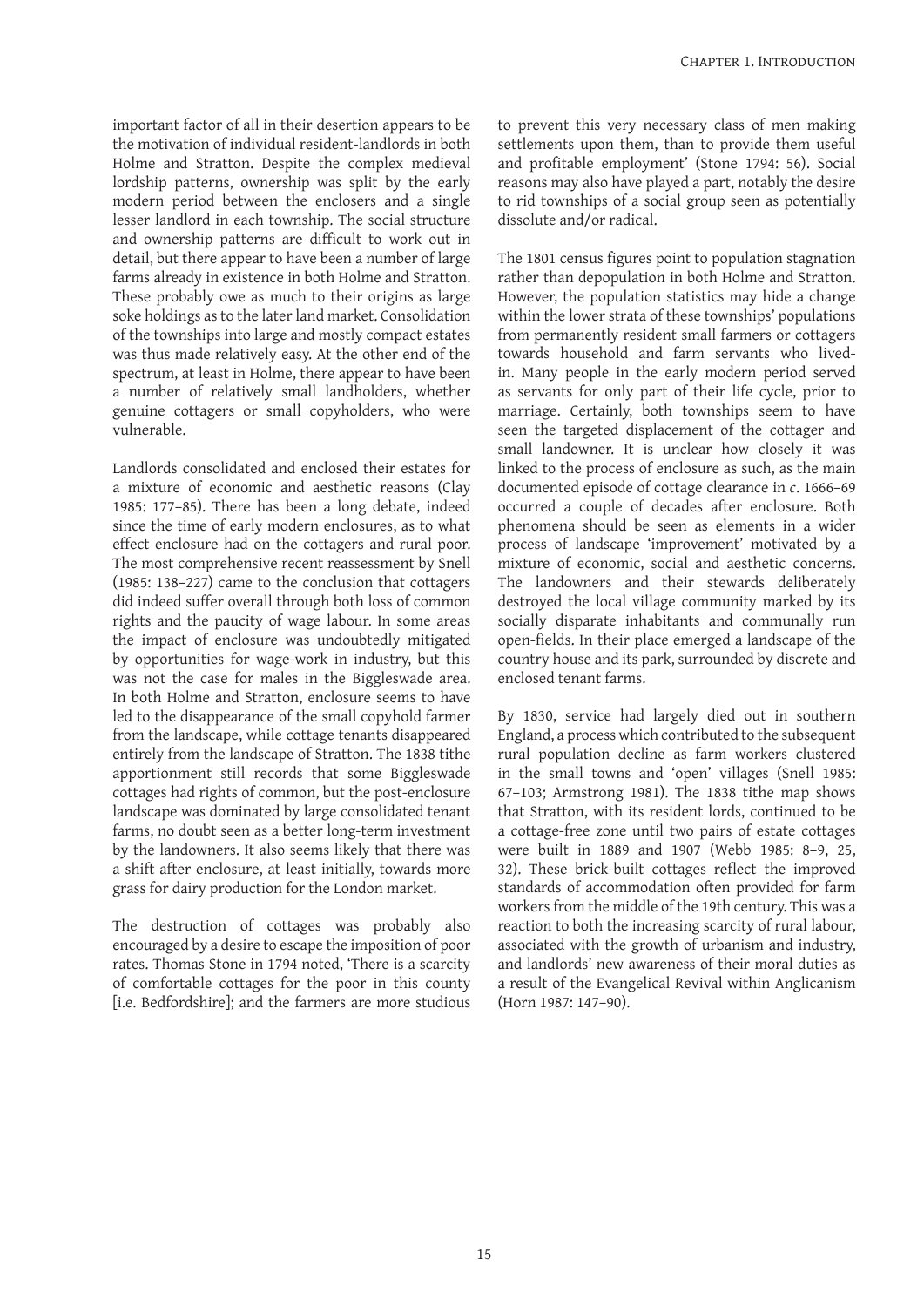### **Chapter 2. Pre-Settlement Landscape**

#### **Neolithic to Bronze Age (Period 1)**

Despite the size of the area that was excavated, little evidence was found of activity predating the Iron Age (Figure 2.2). The single feature dating to the Neolithic period (L1) is suggestive of temporary settlement, but the Bronze Age remains (L2) appear restricted to funerary activity. The recovery of a Mesolithic axe from late medieval deposits points towards earlier activity within the overall landscape, but no features from this period could be identified.

The only feature in L1 was a large, irregularly shaped, flat-bottomed pit or hollow with a deeper, 1m-wide pit near its centre (Figure 2.1:a). Small quantities of early– middle Neolithic Peterborough Ware were present throughout its fills, as well as a flint assemblage that appears to be contemporaneous.

A heavily truncated ring-ditch (Figures 2.1:b and 2.2) exposed near the northern edge of the excavated area (L2) is likely to be Bronze Age in date, although this is based on purely typological grounds – one small sherd of late Bronze Age / early Iron Age pottery was the only artefact recovered. The ditch formed a slightly oblate circle in plan measuring *c*. 15m in diameter along its outer edge; its circuit appeared to be unbroken, although truncation by later features may have masked a causeway to the south-west. No contemporary burials

were identified in association with this round barrow, although a late Anglo-Saxon / Saxo-Norman burial was dug into the ditch (L42, Phase 5b); the only burial dating to the Bronze Age was an un-urned cremation *c*. 300m to the south (Figure 2.2), the bone from which has been radiocarbon dated to 1740–1500 cal. BC (95% confidence, 3320 ±40BP, SUERC-30101).

#### **Early Iron Age (Period 2)**

The earliest remains relating to widespread settlement date to the beginning of the Iron Age, though these were fragmentary and occurred at a relatively low density (Figure 2.2). Most of the remains were located in the central part of the excavated area, including a four-post structure G5205, fence line G800, and a thin layer of soil G303 that may have accumulated through occupation activity. There were also two cremation burials G6017 and G6018, the former urned, which were revealed in a trial trench near this central area.

The contemporaneity of the Period 2 features is uncertain, due to a lack of resolution in ceramic typologies for this period and the recovery of most of the datable artefacts from just a few features. These features may in fact represent a low level of activity stretching from the late Bronze Age to the middle Iron Age.



Figure 2.1: Selected section drawings from Period 1 and 2 features

Figure 2.2 (opposite page): Plan of all excavated remains from Periods 1 (Neolithic to Bronze Age) and 2 (early Iron Age)